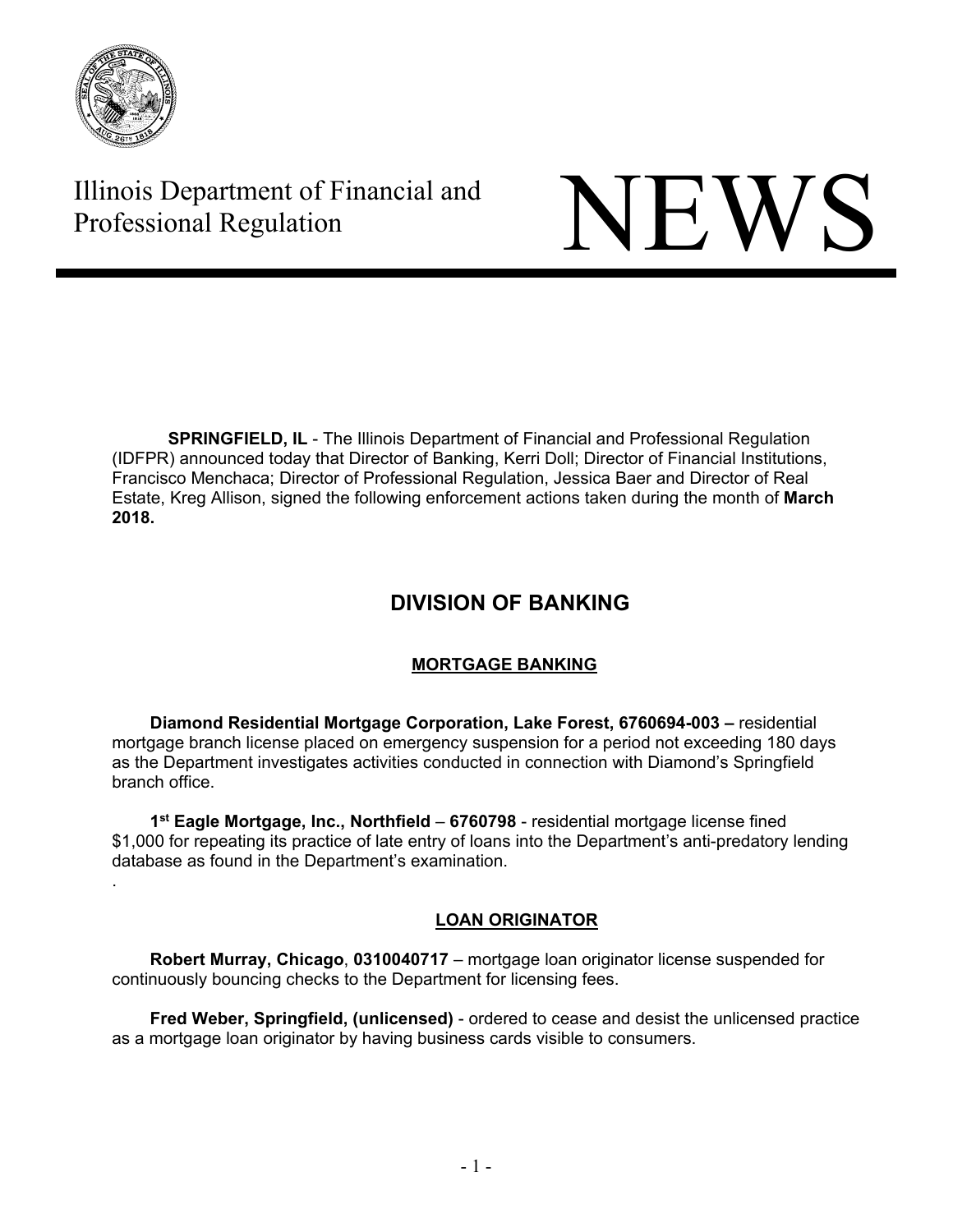# **DIVISION OF FINANCIAL INSTITUTIONS**

#### **TITLE INSURANCE**

 **Donald Kindwald, 105 W. Madison Street, Ste. 1800, Chicago, 18TI102 & 18TI103,**  both title insurance licenses were issued and placed on revocation for violations of the Title Insurance Act.

# **DIVISION OF PROFESSIONAL REGULATION**

# **UNLICENSED**

 **Angel Massage, Schaumburg, (unlicensed), Yi Meng, (unlicensed) and Feng Yi Gao, (unlicensed)** - all ordered to cease and desist the unlicensed practice of massage therapy.

 **AWC Residential Contractors, Vincennes, IN, (unlicensed)** – ordered to cease and desist the unlicensed practice as a roofing contractor.

 **Bionic Construction, Decatur, (unlicensed)** – ordered to cease and desist the unlicensed practice of roofing contracting.

 **Jason Burke, Vincennes, IN, (unlicensed)** – ordered to cease and desist the unlicensed practice of roofing contracting.

 **Chicagoland Mold Doctor, Franklin Park, (unlicensed)** – ordered to cease and desist the unlicensed practice of roofing contracting.

 **Crown Coatings LLC, Sullivan, (unlicensed)** – ordered to cease and desist the unlicensed practice of roofing contracting.

 **Heavenly Headz, Fairview Heights, (unlicensed)** – ordered to cease and desist the unlicensed practice of cosmetology.

 **Travis Holman, Decatur, (unlicensed)** – ordered to cease and desist the unlicensed practice of roofing contracting.

 **Miller Construction and Remodeling, Washington, (unlicensed)** – ordered to cease and desist unlicensed practice of roofing contracting.

**Olga Mykytyn, Rolling Meadows, (unlicensed)** – ordered to cease and desist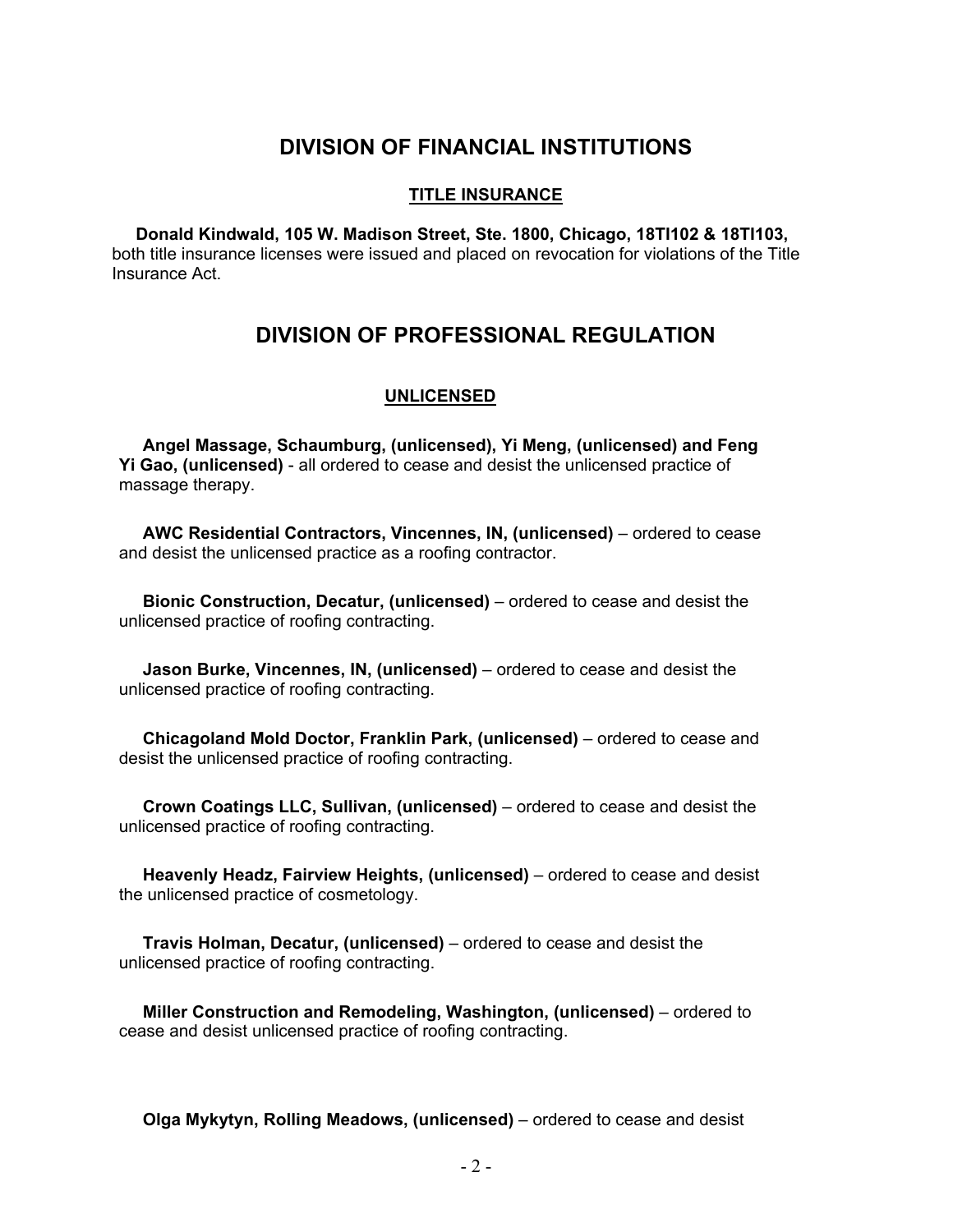unlicensed practice of massage therapy.

 **Shayna Robinson, Chicago, (unlicensed)** – ordered to cease and desist the unlicensed practice of physical therapy.

 **Spring Massage, Schaumburg, (unlicensed), Ying W Harman, Aurora, (unlicensed) and Hong Tang, Schaumburg, (unlicensed)** – all ordered to cease and desist the unlicensed practice of massage therapy for compensation.

 **Terla Salon & Barber Shop, Highwood, (unlicensed)** – ordered to cease and desist the unlicensed practice of cosmetology by operating as a salon/shop without a valid certificate of registration.

# **ARCHITECT**

 **Arlene Warda, Oak Park, 001014488** – architect license suspended for failure to file and/or pay Illinois state income taxes.

# **ATHLETIC**

 **Joseph Schilling, Los Angeles, CA, 0021687980024** – licensed full-contact martial arts contestant license is placed in refuse to renew status due to a positive urine drug screen for Androstendiol, Androstendione, or Testosterone.

# **BARBER, COSMETOLGY, ESTHETICS, NAIL TECHNOLOGY & HAIR BRAIDING**

 **Kenya Alexander, Chicago, 011239371** – cosmetologist license placed in refuse to renew status for failure to comply with a prior Order.

 **Moucharafou Anjorin, Oak Forest, 258000383** – licensed hair braider license indefinitely suspended for being more than 30 days delinquent in the payment of child support.

 **Jacinta Appleton, Chicago, 011257436** – cosmetologist license suspended for failure to file and/or pay Illinois state income taxes.

 **Christopher Augle, Oak Forest, 011166758** – cosmetologist license suspended for failure to file and/or pay Illinois state income taxes.

 **Andre Beans, Chicago, 011313169** – cosmetologist license revoked due to multiple falsifications in his license application, including a falsified transcript and misrepresentations regarding both his criminal history and graduation from Pivot Point Academy, and due to engaging in unlicensed practice.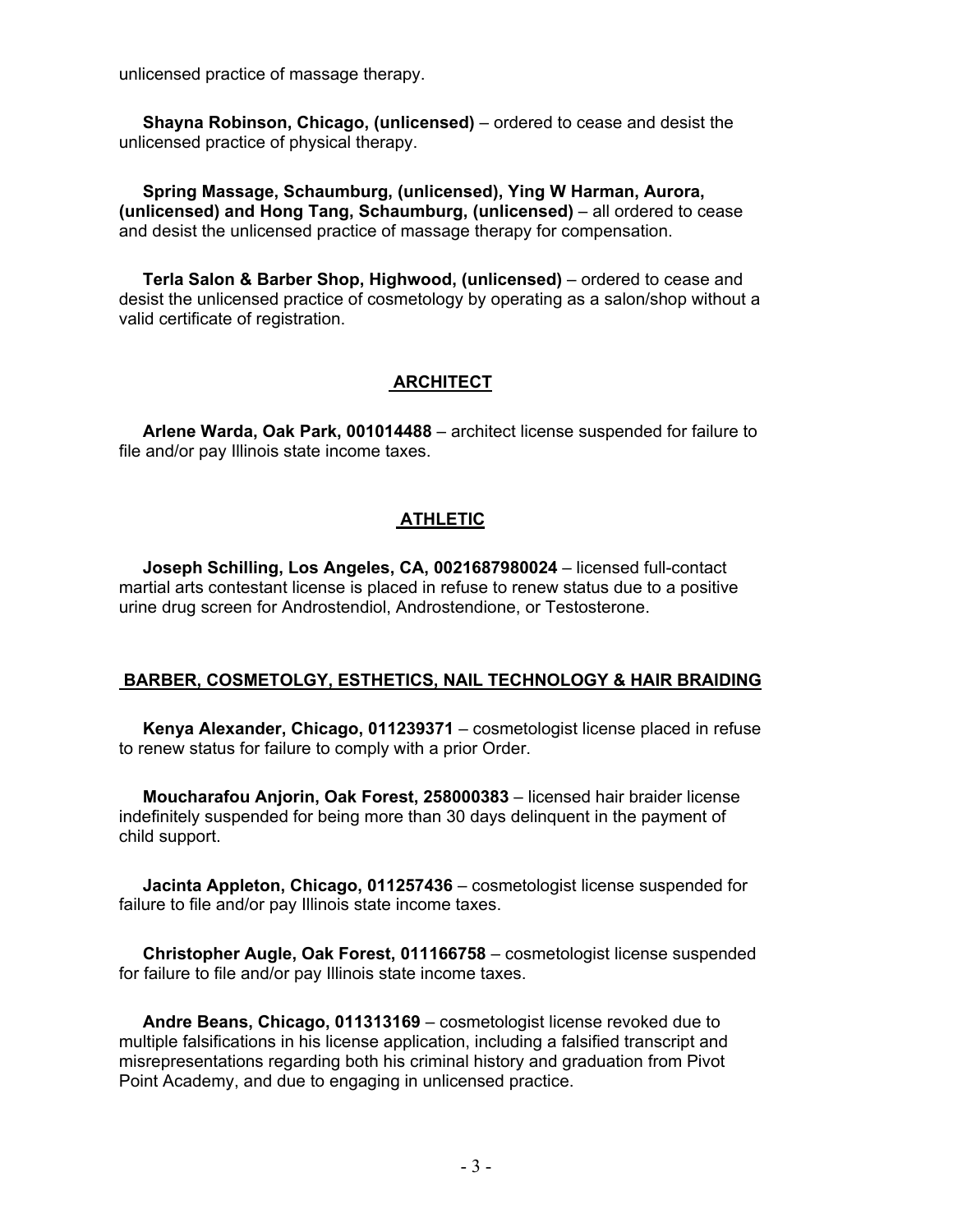**Lyudmila Chernenko, Buffalo Grove, 011267615** – cosmetologist license placed in refuse to renew status for failure to comply with a prior Order.

 **Jung Choi, Arlington Heights, 169027390** – nail technician license issued with reprimand and fined \$2,000 for a prior submission of a falsified cosmetologist application.

 **Paris Coleman, Elgin, 169025953** – nail technician license suspended for failure to file and/or pay Illinois state income taxes.

 **Paris Coleman, Elgin, 169025953** – nail technician license suspended for failure to file and/or pay Illinois state income taxes.

 **Kristen Corbitt, New Douglas, 011313945** – cosmetologist license suspended for failure to file and/or pay Illinois state income taxes.

 **Kristen Corbitt, New Douglas, 011313945** – cosmetologist license suspended for failure to file and/or pay Illinois state income taxes.

 **Guadalupe De La Rosa, Streamwood, 011276400** – cosmetologist license restored on six-month probation from effective date of consent order based on material misstatements to Department, misrepresentation for purposes of obtaining a license, and willfully filing false records.

 **Jennifer Decker, Robinson, 011266705** – cosmetologist license reprimanded and fined \$250 after practicing cosmetology on a non-renewed license.

 **Thomas Donajkowski, Chicago, 011245733** – cosmetologist license placed in refuse to renew status for failure to comply with a prior Order.

 **Tammy Ganan, Wauconda, 011272060** – cosmetologist license suspended for failure to file and/or pay Illinois state income taxes.

 **Jacqueline Gentili, Plainfield, 011225435** – cosmetologist license placed in refuse to renew status for failure to comply with prior Order.

 **Shavonne Govan, Evergreen Park, 006063472** – barber license suspended for failure to file and/or pay Illinois state income taxes.

 **Burton Hood, Chicago, 011317816** – cosmetologist license issued and placed on indefinite probation for a minimum of five minimum due to a prior criminal conviction and unlicensed practice.

 **Beth Kenerson, Monument, CO, 131002433** – licensed esthetician license suspended for failure to file and/or pay Illinois state income taxes.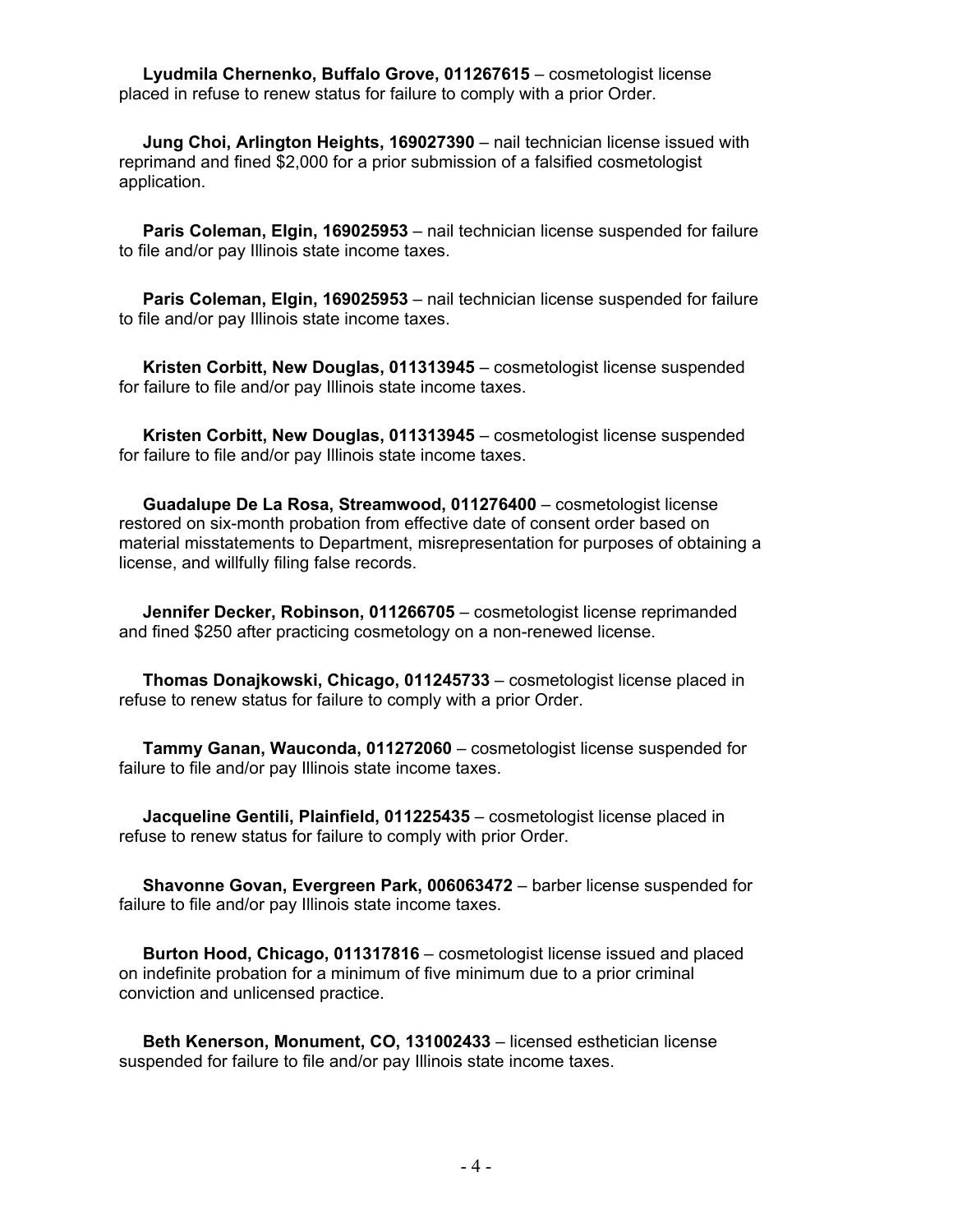**Kensdollhouse Beauty Bar, Joliet, 189016973** – salon license indefinitely suspended and fined \$1,000 based on unprofessional conduct and aiding and assisting unlicensed practice of cosmetology.

 **Cortney Lambert, Calumet City, 006062350** – barber license indefinitely suspended for being more than 30 days delinquent in the payment of child support.

 **Cortney Lambert, Calumet City, 007000567** – barber teacher license indefinitely suspended for being more than 30 days delinquent in the payment of child support.

 **Lun Ye Marsh, Chicago, 011183745** – cosmetologist license suspended for failure to file and/or pay Illinois state income taxes.

 **Apree Meminger, Fort Lauderdale, FL, 131003236** – licensed esthetician license suspended for failure to file and/or pay Illinois state income taxes.

 **Brian Miller, Palos Hills, 006065320** – barber license suspended for failure to file and/or pay Illinois state income taxes.

 **Nicole Miller, Palos Hills, 011315984** – cosmetologist license suspended for failure to file and/or pay Illinois state income taxes.

 **Patricia Morales, Chicago, 011274125** – cosmetologist license suspended for failure to file and/or pay Illinois state income taxes.

 **Trang Nguyen, Chicago, 011292410** – cosmetologist license suspended for failure to file and/or pay Illinois state income taxes.

 **Dawn Pashia, Sorento, 011293031** – cosmetologist license suspended for failure to file and/or pay Illinois state income taxes.

 **Marjana Rexhepi, Philadelphia, PA, 011281487** – cosmetologist license placed refuse to renew status for failure to comply with a prior Order.

 **Vanessa Vargas, Dyer, IN, 011245219** – cosmetologist license suspended for failure to file and/or pay Illinois state income taxes.

 **Yonous Ward, Chicago, 011301165** – cosmetologist license suspended for failure to file and/or pay Illinois state income taxes.

 **Saima Zaffer, Aurora, 131012856** – licensed esthetician teacher license issued with reprimand and fined \$750 based on material misstatement to the Department.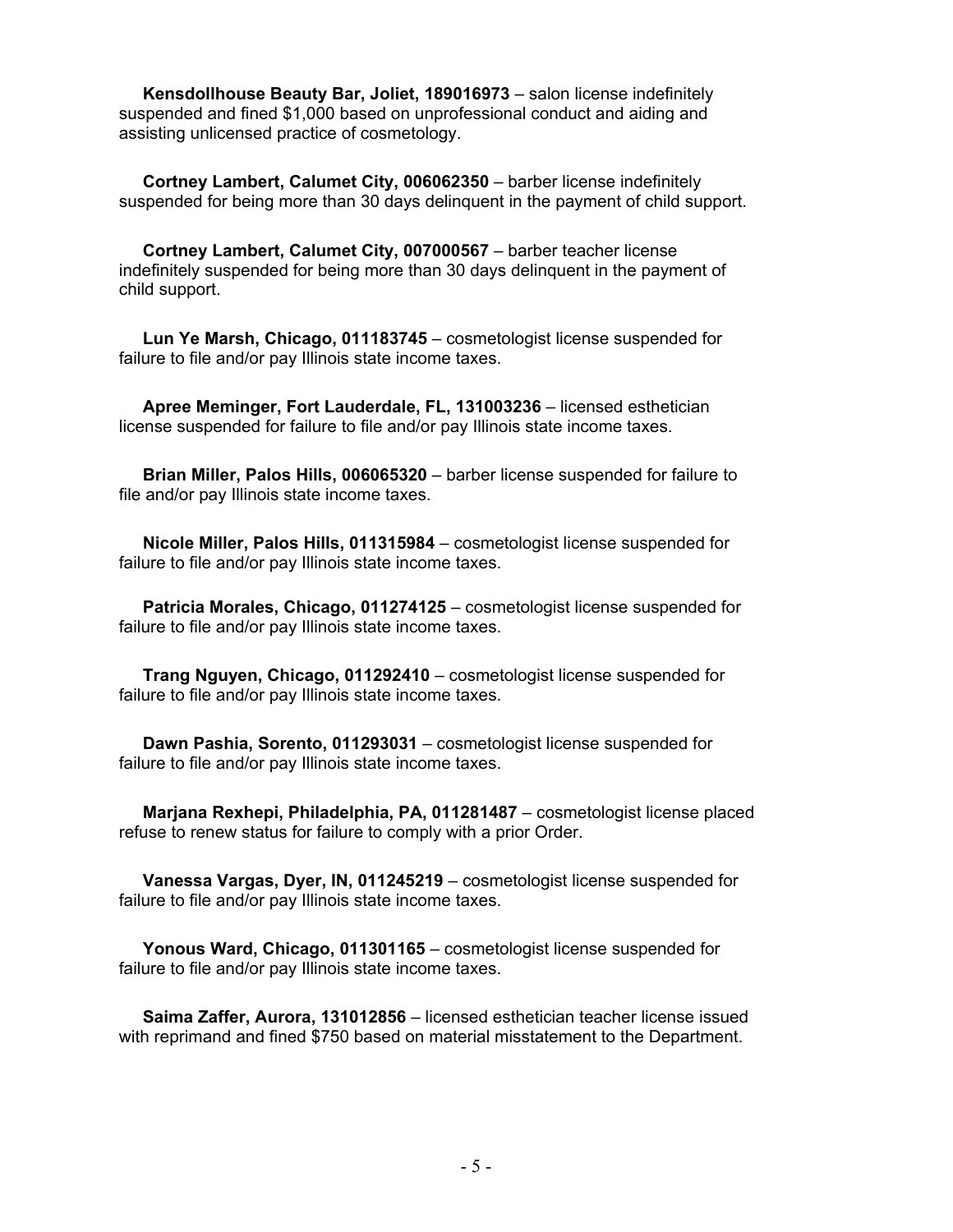#### **DENTAL**

 **Estes Boshes, Highland Park, 019021134** – dental license reprimanded after allegations that he may have rendered unnecessary procedures on two patients.

 **James D'Alise, Oak Brook, 019013583** – dental license and controlled substance license, **319003734**, both permanently revoked due to his failure to produce records to the Department upon request, prescribing controlled substances while his controlled substance license was expired, substandard treatment in dental procedures, and unprofessional conduct.

 **Samuel Grandinetti, Niles, 019024845** – dental license suspended for failure to file and/or pay Illinois state income taxes.

 **Anthony Hinton, Oak Park, 019022751** – dental license automatically, indefinitely suspended for failure to provide the Department proof of continuing education and failed to submit quarterly reports to the Department's Probation Compliance Unit.

 **Luis Lopera, Mundelein, 019026862** – dental license placed on probation for two months due to submitting claims for services not rendered, and failing to keep proper patient records.

 **Eman Shirazi, Algonquin, 019025647** – dental license has been placed under a Chaperone Order because of being charged with criminal offenses which are forcible felonies.

 **Robert Shultz, Roscoe, 019017776** – dental license and controlled substance license, **319007387**, both voluntarily and permanently surrendered effective June 30, 2018, due to surrendering his controlled substance privileges to the Drug Enforcement Administration for failing to properly prescribe controlled substances.

#### **CEMETERY OVERSIGHT**

 **Timothy O'Connor, Homer Glen, 254000295** – licensed cemetery customer service employer license suspended for failure to file and/or pay Illinois state income taxes.

#### **COLLECTION AGENCY**

 **Oklahoma FMS, Inc., Tulsa, OK, 017022148** – collection agency license issued with reprimand on sister-state disciplines.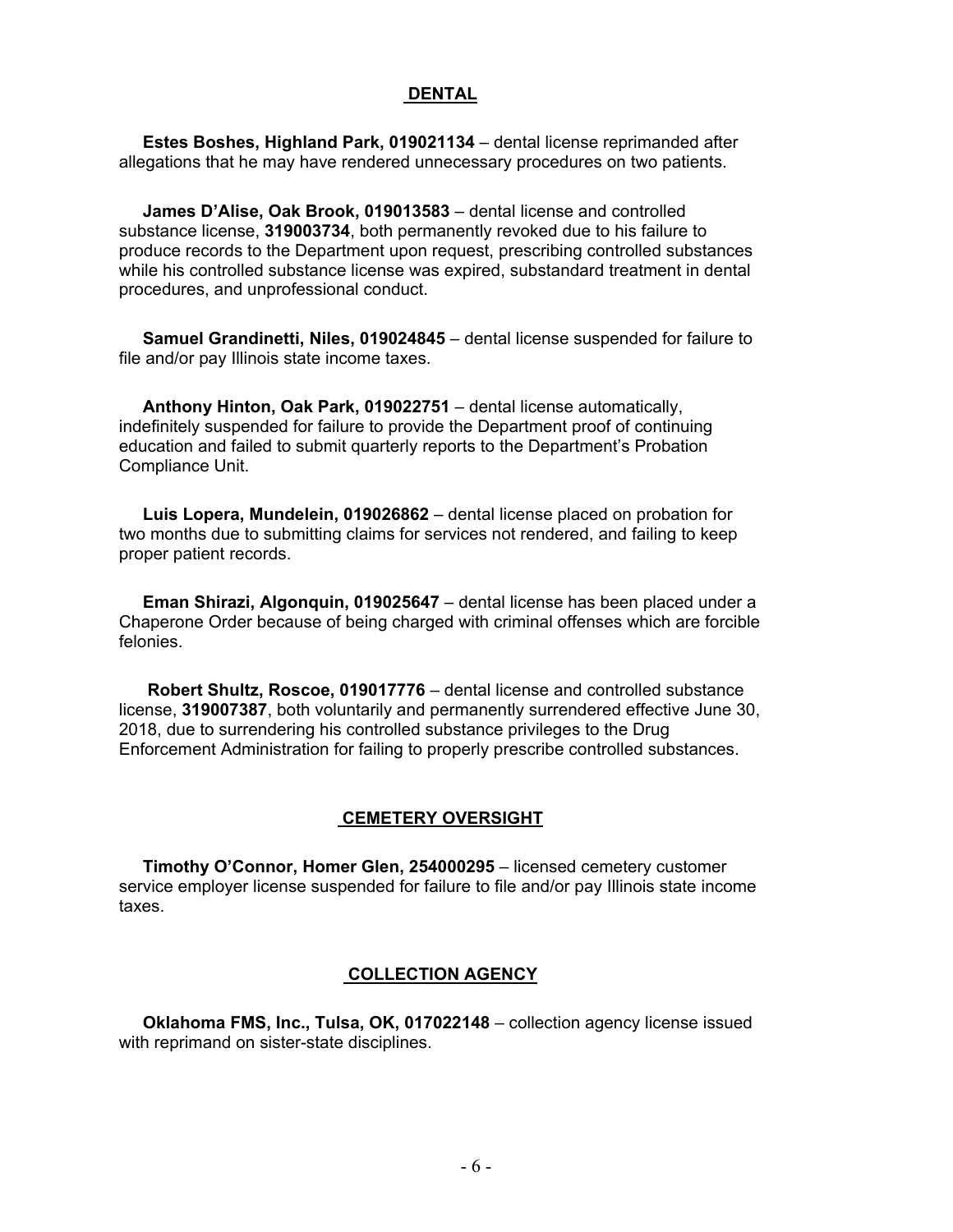#### **DETECTIVE, ALARM, SECURITY, FINGERPRINT VENDOR AND LOCKSMITH**

 **Amy Adkisson, Danville, 129343916** – permanent employee registration card suspended for failure to file and/or pay Illinois state income taxes.

 **Jose Ador, Blue Island, 129038348** – permanent employee registration card indefinitely suspended for being more than 30 days delinquent in the payment of child support.

 **John Armstead, Rochester, 129041827** – permanent employee registration card indefinitely suspended because of failure to report arrest and sentence of probation for felony theft.

 **Robert Bell, Oak Park, 129391235** – permanent employee registration card placed in refuse to renew status for failure to appear for a disciplinary conference.

 **Charles Belton, Chicago, 129395297** – permanent employee registration card indefinitely suspended because of failure to report arrest and conviction for felony theft/control/intent.

 **Debra Berry, Chicago, 129354710** – permanent employee registration card suspended for failure to file and/or pay Illinois state income taxes.

 **Antonio Billups, Chicago, 129239656** – permanent employee registration card suspended for failure to file and/or pay Illinois state income taxes.

 **Jason Boerema, Bolingbrook, 129310210** – permanent employee registration card suspended for failure to file and/or pay Illinois state income taxes.

 **Robert Boucher, Ava, 129298529** – permanent employee registration card placed in refuse to renew status for failure to appear for a disciplinary conference.

 **Anthony Bradley, Chicago, 129379568** – permanent employee registration card and firearm control card, **229083256** both indefinitely suspended because of failure to return firearm control card, company weapon and uniform to employer when terminated from employment in March 2016.

 **Jeremy Brantley, Waukegan, 129355165** – permanent employee registration card placed in refuse to renew status for failure to appear for a disciplinary conference.

 **Elexis Brooks, Chicago, 129354540** – permanent employee registration card placed in refuse to renew status for failure to appear for a disciplinary conference.

 **Brian Brown, Springfield, 129393176** – permanent employee registration card placed in refuse to renew status for failure to appear for a disciplinary conference.

**William Brown, Sauk Village, 129040687** – permanent employee registration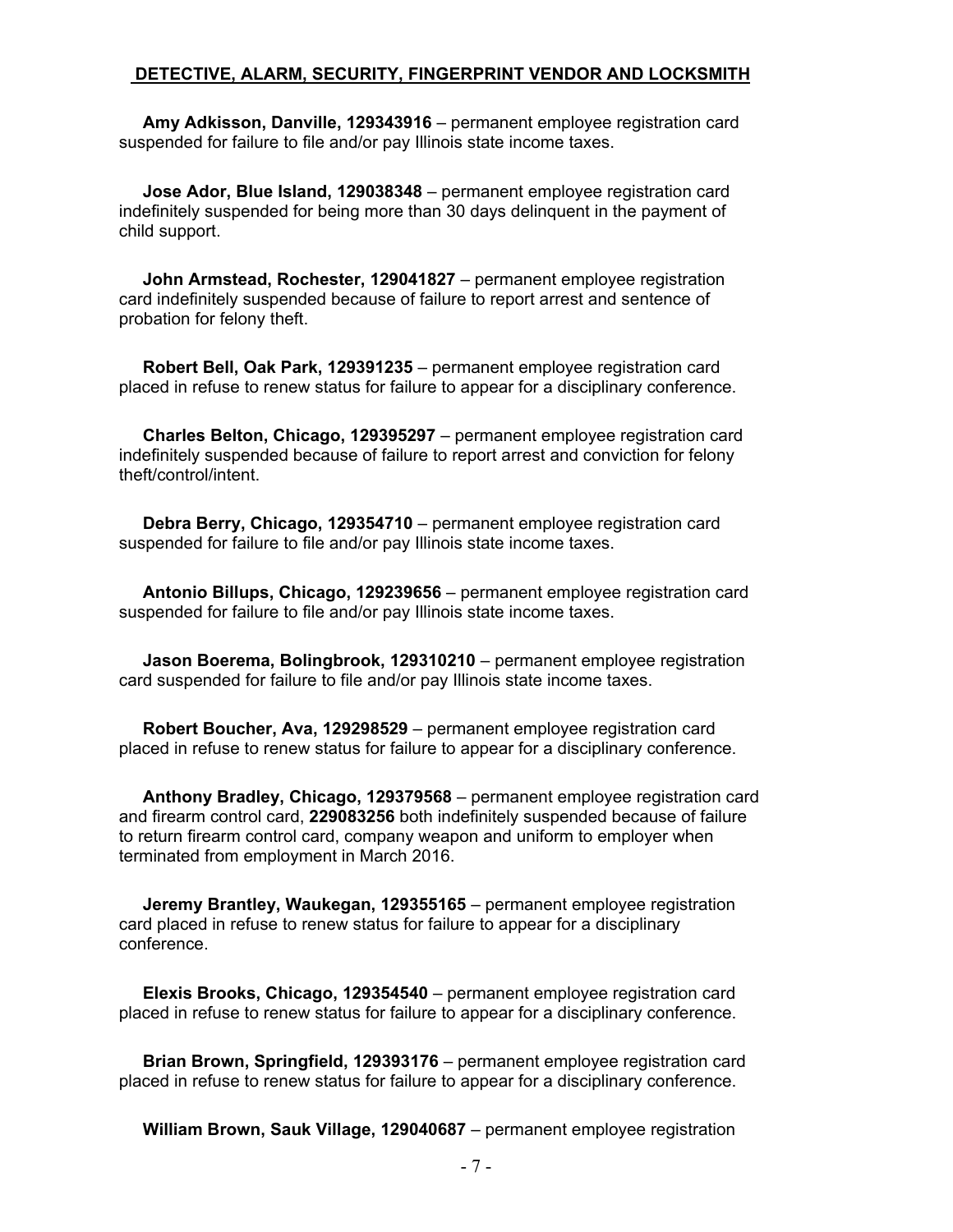card suspended for failure to file and/or pay Illinois state income taxes.

 **D'Angelo Burns, Chicago Heights, 129389721** – permanent employee registration card indefinitely suspended for a minimum of two years due to a criminal conviction and failure to report such conviction.

 **Royce Byron, Springfield, 129288619** – permanent employee registration card indefinitely suspended for being more than 30 days delinquent in the payment of child support.

 **Derrick Caldwell, Chicago, 129328392** – permanent employee registration card indefinitely suspended for being more than 30 days delinquent in the payment of child support.

 **Arturo Cardenas, Monee, 129263867** – permanent employee registration card suspended for failure to file and/or pay Illinois state income taxes.

 **Latyro Cartman, Blue Island, 129310405** – permanent employee registration card placed in refuse to renew status for failure to appear for a disciplinary conference.

 **Craig Caruso, New Lenox, 129229361** – permanent employee registration card suspended for failure to file and/or pay Illinois state income taxes.

 **Camilla Clement, Chicago Heights, 129391544** – permanent employee registration card suspended for failure to file and/or pay Illinois state income taxes.

 **Mark Clemons, Calumet City, 129390761** – permanent employee registration indefinitely suspended for being more than 30 days delinquent in the payment of child support.

 **Paris Coleman, Chicago, 129294806** – permanent employee registration card suspended for failure to file and/or pay Illinois state income taxes.

 **Barry Collins, Hazel Crest, 129037974** – permanent employee registration card suspended for failure to file and/or pay Illinois state income taxes.

 **Daniel Conner, Decatur, 129216354** – permanent employee registration card placed in refuse to renew status for failure to appear for a disciplinary conference.

 **Richard Crayton, Berwyn, 129323142** – permanent employee registration card suspended for failure to file and/or pay Illinois state income taxes.

 **Gus Davis, Rockford, 129035157** – permanent employee registration card suspended for failure to file and/or pay Illinois state income taxes.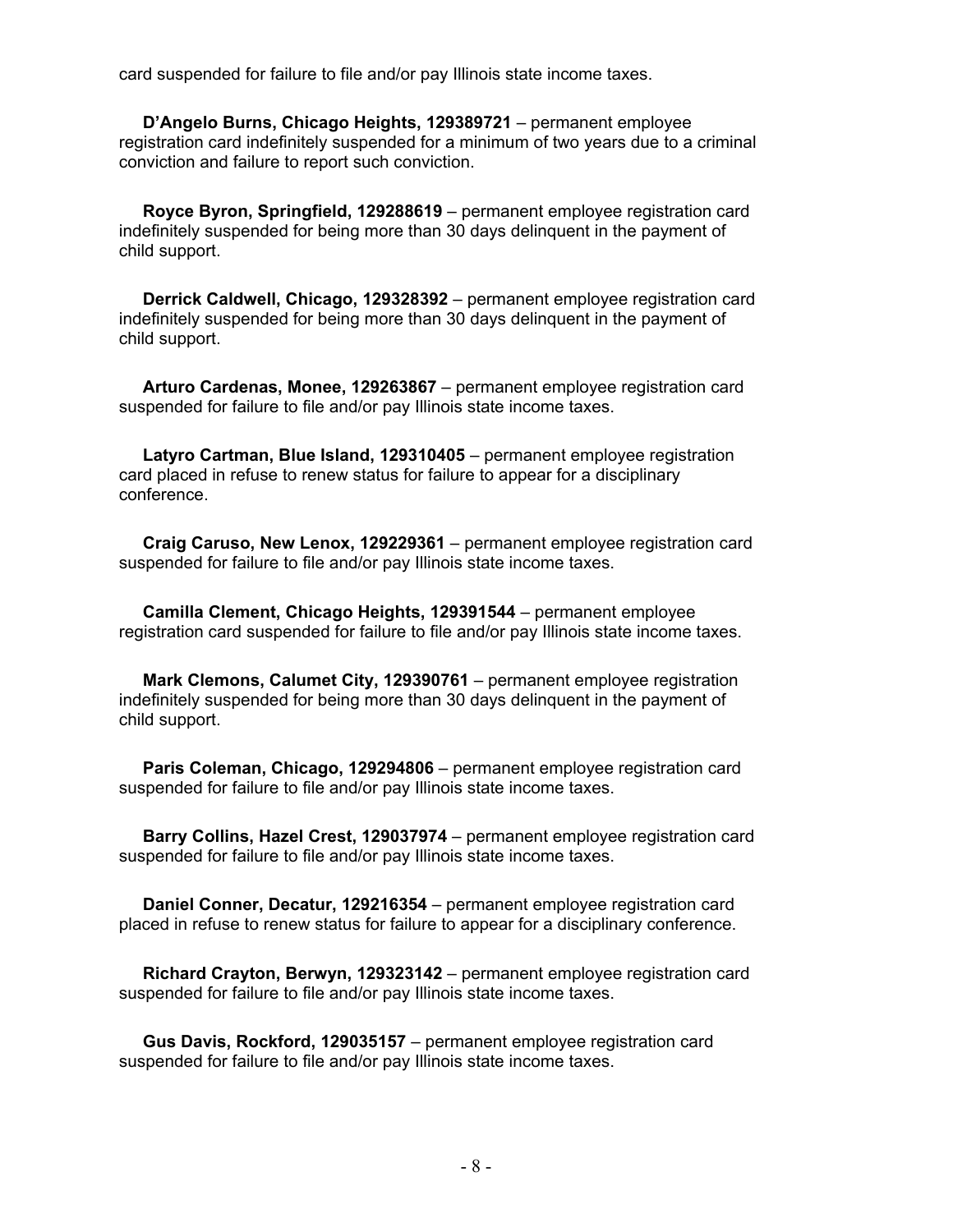**Nickolas Davis, Rockford, 129399048** – permanent employee registration card suspended for failure to file and/or pay Illinois state income taxes.

 **Caprece Dixon, Chicago, 129390196** – permanent employee registration card suspended for failure to file and/or pay Illinois state income taxes.

 **Leroy Dortch, Chicago, 129249954** – permanent employee registration card placed in refuse to renew status for failure to appear for a disciplinary conference.

 **Chelly Dumetz, Wilmette, 129163460** – permanent employee registration card suspended for failure to file and/or pay Illinois state income taxes.

 **Bathshawah Edwards, Chicago, 129324680** – permanent employee registration card placed in refuse to renew status for failure to appear for a disciplinary conference.

 **Benjamin Elston, Villa Grove, 129403578** – permanent employee registration card placed in refuse to renew status for failure to appear for a disciplinary conference.

 **Excel Security Services, Chicago, 122001208** – private security contractor agency license placed in refuse to renews status due to licensing issues for 11 employees that were not addressed.

 **Maurice Fortune, Hammond, IN, 129045294** – permanent employee registration card suspended for failure to file and/or pay Illinois state income taxes.

 **Robbie Franklin, Chicago, 129357685** – permanent employee registration card suspended for failure to file and/or pay Illinois state income taxes.

 **Tabarie Franks, Chicago, 129421482** – permanent employee registration card issued and placed on non-reporting probation for three years due to criminal conviction and failure to report.

 **Brett Fraser, Rockford, 129310232** – permanent employee registration card suspended for failure to file and/or pay Illinois state income taxes.

 **Doshune Gills, Chicago, 129392061** – permanent employee registration card suspended for failure to file and/or pay Illinois state income taxes.

 **Manuel Gonzales, Hanover Park, 129105144** – permanent employee registration card placed in refuse to renew status for failure to appear for a disciplinary conference.

 **Richard Graham, Joliet, 129322653** – permanent employee registration card placed in refuse to renew status for failure to appear for a disciplinary conference.

**Vincent Grant, Chicago, 129311271** – permanent employee registration card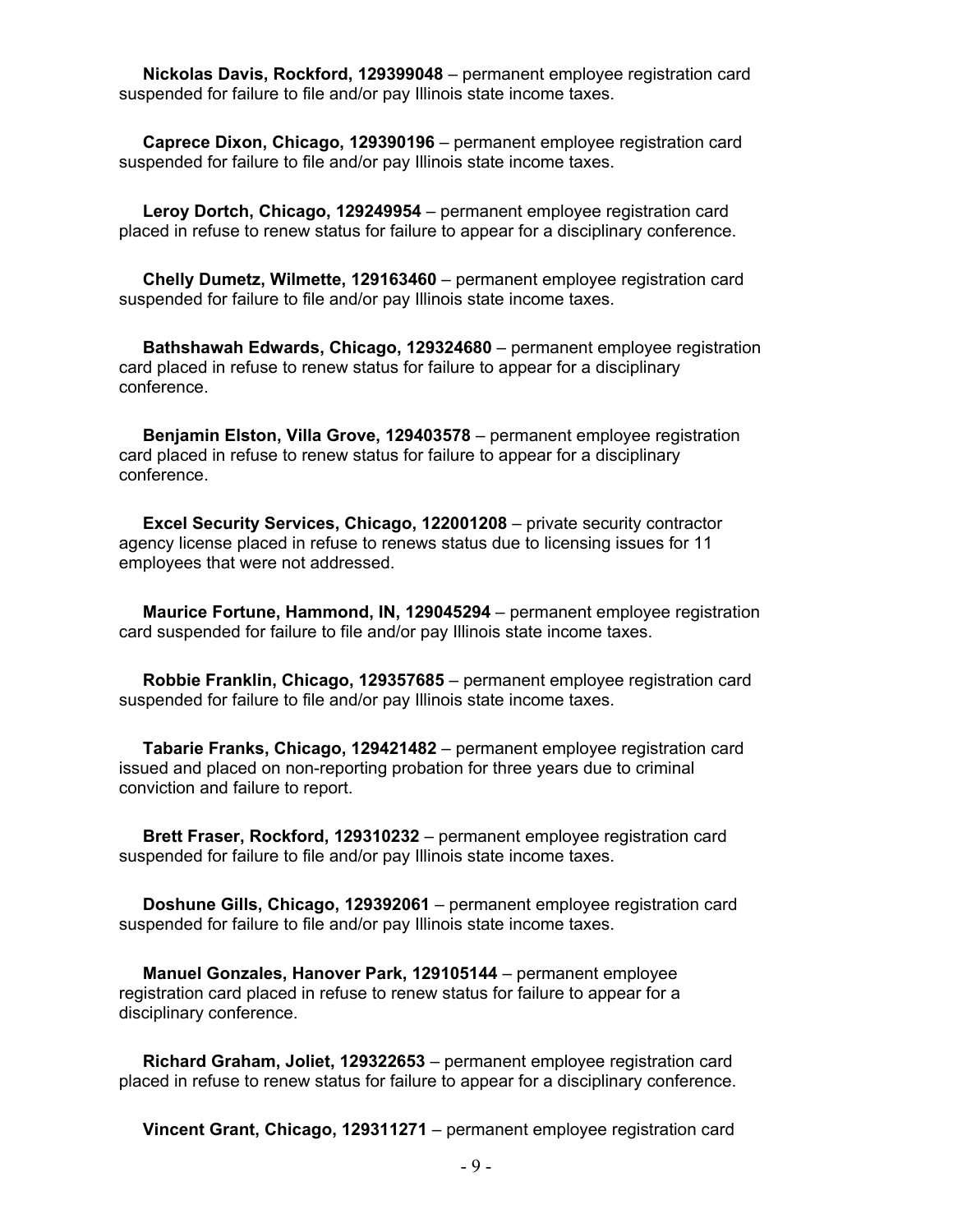indefinitely suspended for being more than 30 days delinquent in the payment of child support.

 **Michael Gregory, Godfrey, 129260176** – permanent employee registration card suspended for failure to file and/or pay Illinois state income taxes.

 **Vernita Grier, Chicago, 129278109** – permanent employee registration card placed in refuse to renew status for failure to appear for a disciplinary conference.

 **Deandre Guyton, Chicago, 129387232** – permanent employee registration card indefinitely suspended for being more than 30 days delinquent in the payment of child support.

 **Arthur Harris, Chicago, 129182996** – permanent employee registration card suspended for failure to file and/or pay Illinois state income taxes.

 **Jeremy Harshfield, Odell, 129321786** – permanent employee registration card placed in refuse to renew status for failure to appear for a disciplinary conference.

 **Xavier Hayes, Chicago, 129238502** – permanent employee registration card suspended for failure to file and/or pay Illinois state income taxes.

 **Davonte Haynes, Chicago, 129382898** – permanent employee registration card placed in refuse to renew status due to an arrest and finding of guilty for resisting a peace officer.

 **Andrew Hernandez, Chicago, 129379758** – permanent employee registration card indefinitely suspended for being more than 30 days delinquent in the payment of child support.

 **Austin Hodges, Oak Forest, 129351905** – permanent employee registration card placed in refuse to renew status for failure to appear for a disciplinary conference.

 **Jeriann Hoff, Maroa, 129210292** – permanent employee registration card placed in refuse to renew status for failure to appear for a disciplinary conference.

 **Antonio Hopkins, Chicago, 129341294** – permanent employee registration card placed in refuse to renew status for failure to appear for a disciplinary conference.

 **Lejuan Hyde, Chicago, 129388685** – permanent employee registration card indefinitely suspended because of failure to report arrest and conviction for aggravated fleeing/2+ traffic devices.

 **Brochers Isom, Calumet City, 129221189** – permanent employee registration card placed in refuse to renew status for failure to appear for a disciplinary conference.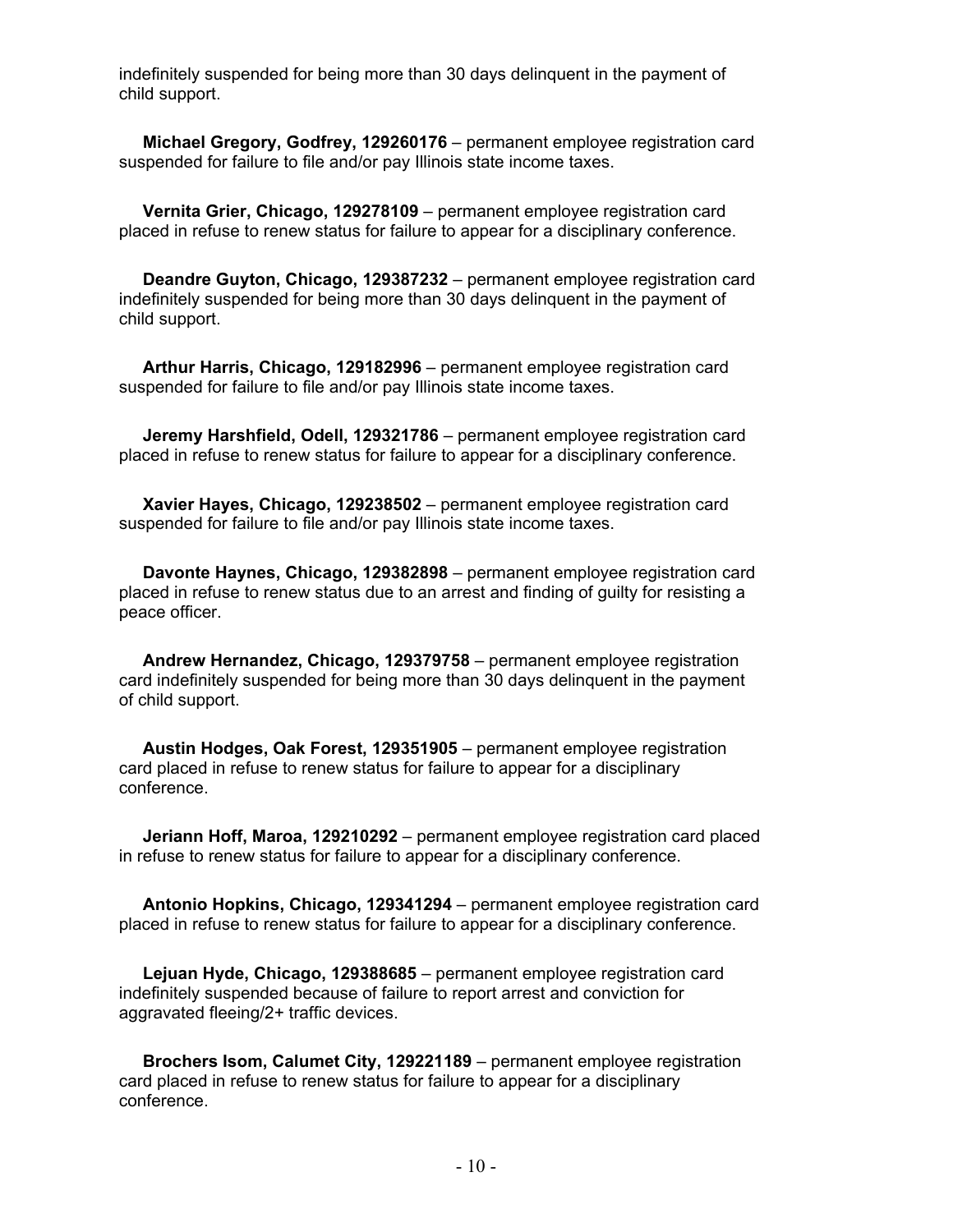**Arthur Jackson, Dolton, 129320141** – permanent employee registration card suspended for failure to file and/or pay Illinois state income taxes.

 **Kenneth Jett, Chicago, 129297520** – permanent employee registration card suspended for failure to file and/or pay Illinois state income taxes.

 **Tracy Johnson, Chicago, 129292382** – permanent employee registration card placed in refuse to renew status due to an arrest and finding of guilty for domestic battery.

 **Teko Johnson, Chicago, 129380828** – permanent employee registration card suspended for failure to file and/or pay Illinois state income taxes.

 **Karl Jones, Chicago, 129318998** – permanent employee registration card indefinitely suspended for a minimum of one years due to a criminal conviction and failure to report such conviction.

 **Herschel Jordan, Olympia Fields, 129387880** – permanent employee registration card placed in refuse to renew status for failure to appear for a disciplinary conference.

 **Jason Kenealy, Plainfield, 129380555** – permanent employee registration card placed in refuse to renew status for failure to appear for a disciplinary conference.

 **Raheem Khan, Niles, 129404578** – permanent employee registration card placed in refuse to renew status for failure to appear for a disciplinary conference.

 **Blake Koestner, Hoffman Estate, 129404810** – permanent employee registration card indefinitely suspended for being more than 30 days delinquent in the payment of child support.

 **Ray Lee, Chicago, 129406344** – permanent employee registration card placed in refuse to renew status for failure to appear for a disciplinary conference.

 **Robert LePore, Bloomingdale, 129364414** – permanent employee registration card placed in refuse to renew status for failure to appear for a disciplinary conference.

 **Michael Liggins, Chicago, 129189499** – permanent employee registration card suspended for failure to file and/or pay Illinois state income taxes.

 **Allen Linson, Chicago, 129238501** – permanent employee registration card placed in refuse to renew status for failure to appear for a disciplinary conference.

 **Israel Lopez, Chicago, 129376484** – permanent employee registration card suspended for failure to file and/or pay Illinois state income taxes.

**Montrel Matthews, Centreville, 129262179** – permanent employee registration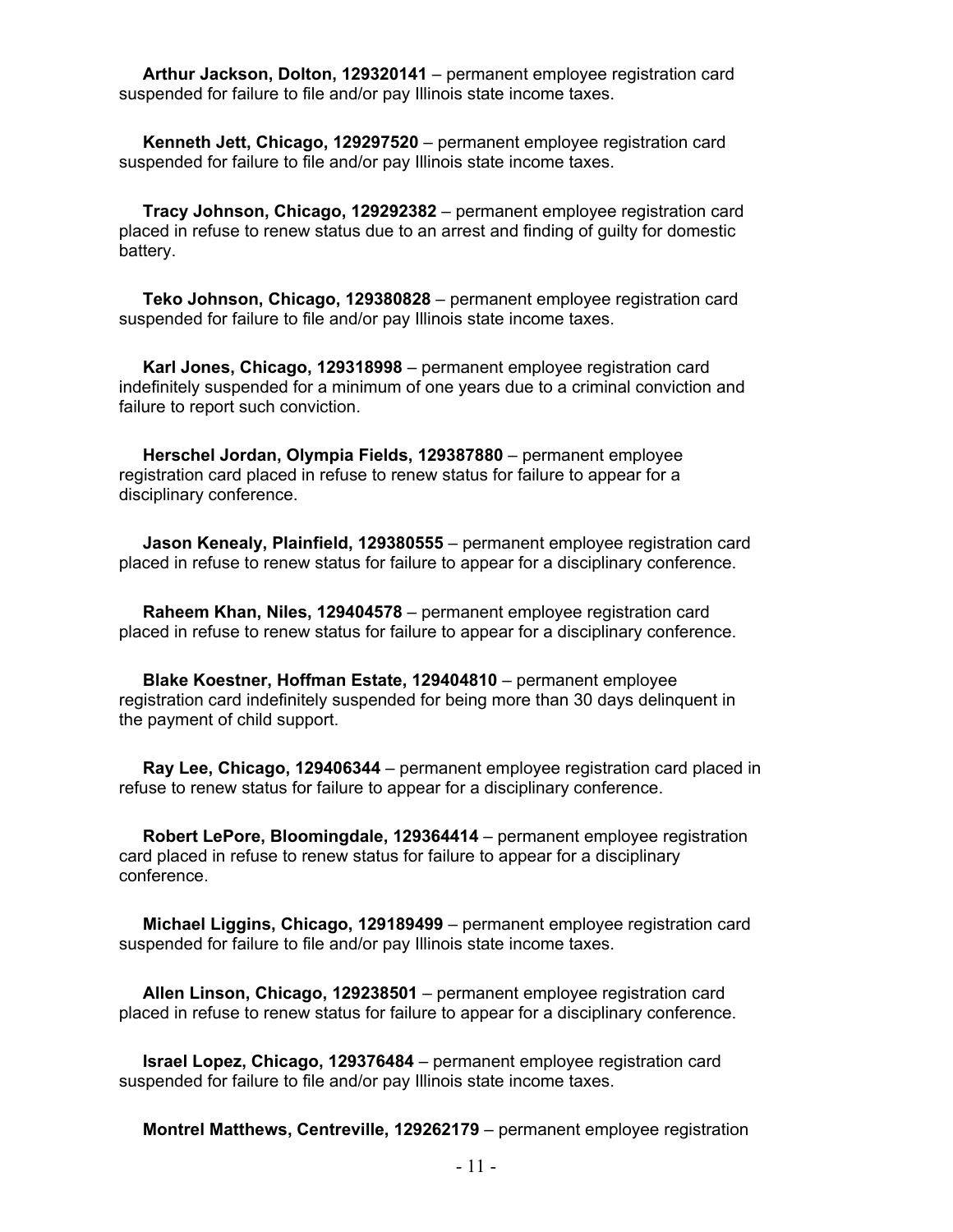card indefinitely suspended for being more than 30 days delinquent in the payment of child support.

 **Keith McKinney, Chicago, 129298543** – permanent employee registration card suspended for failure to file and/or pay Illinois state income taxes.

 **Laura McLaughlin, Mattoon, 129212821** – permanent employee registration card placed in refuse to renew status for failure to appear for a disciplinary conference.

 **Charles Miller, Buffalo, 129169795** – permanent employee registration card placed in refuse to renew status for failure to appear for a disciplinary conference.

 **Irma Millirons, Calumet City, 129180313** – permanent employee registration card suspended for failure to file and/or pay Illinois state income taxes.

 **Asielsel Mitchell, Chicago, 129375398** – permanent employee registration card placed in refuse to renew status for failure to appear for a disciplinary conference.

 **Sidney Mundy, Earlville, 129289739** – permanent employee registration card placed in refuse to renew status for failure to appear for a disciplinary conference.

 **Dino Neal, Aurora, 129058775** – permanent employee registration card indefinitely suspended for being more than 30 days delinquent in the payment of child support.

 **Davelle Nicholson, Sauk Village, 129406975** – permanent employee registration card indefinitely suspended for being more than 30 days delinquent in the payment of child support.

 **Devonsha Nolden, Sauk Village, 129360186** – permanent employee registration card indefinitely suspended for being more than 30 days delinquent in the payment of child support.

 **Bernice Oatis, Chicago, 129036051** – permanent employee registration card suspended for failure to file and/or pay Illinois state income taxes.

 **Olawole Oluwajana, Chicago, 129371901** – permanent employee registration card placed in refuse to renew status for failure to appear for a disciplinary conference.

 **Joshua Patton, Chicago, 129386196** – permanent employee registration card suspended for failure to file and/or pay Illinois state income taxes.

 **Roberto Pedroza, Marengo, 129384155** – permanent employee registration card suspended for failure to file and/or pay Illinois state income taxes.

**Dwayne Powell, Evergreen Park, 129139909** – permanent employee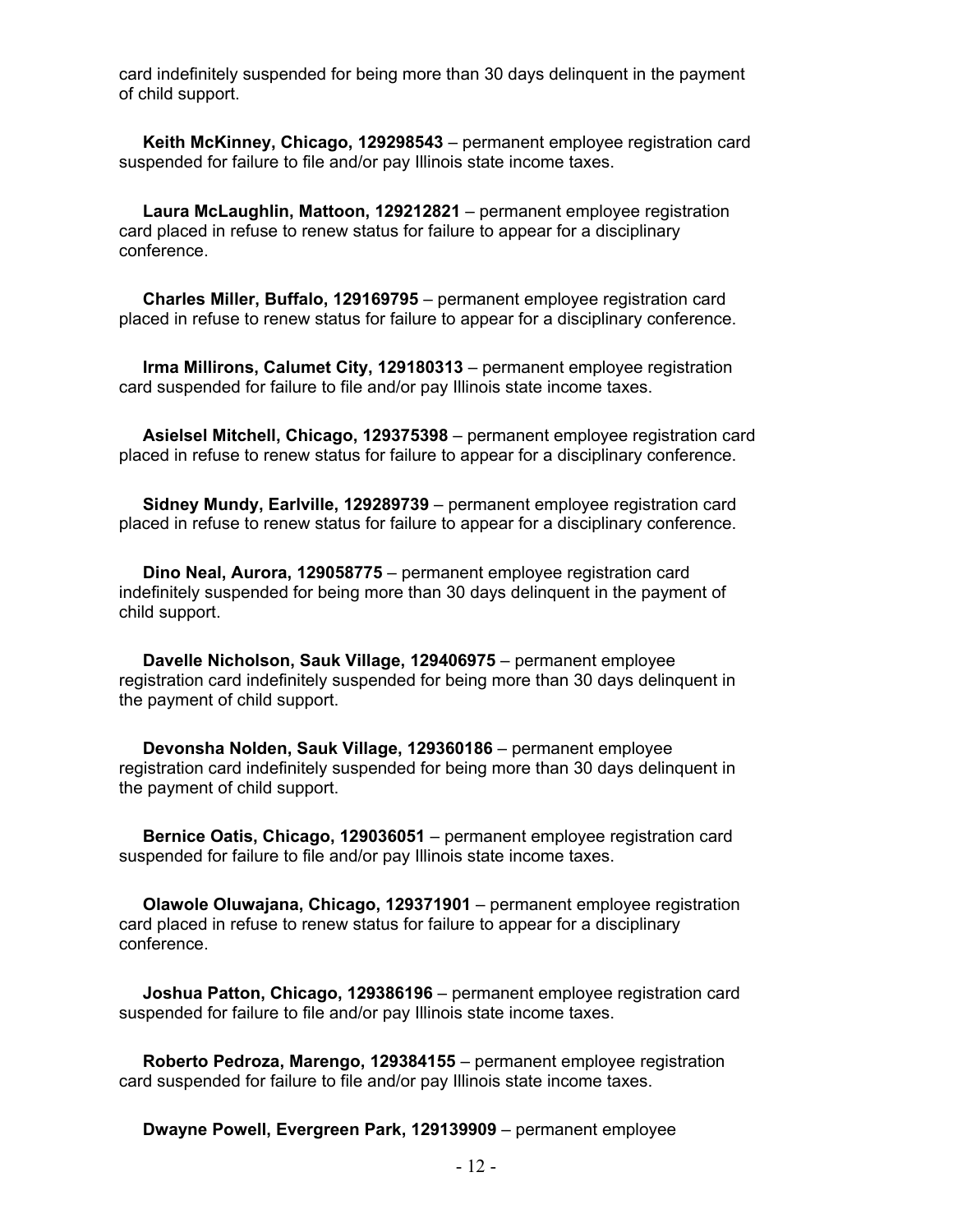registration card suspended for failure to file and/or pay Illinois state income taxes.

 **Walker Pyatt, Bartonville, 129347094** – permanent employee registration card placed in refuse to renew status for failure to appear for a disciplinary conference.

 **David Reddick, Plainview, 129205729** – permanent employee registration card placed in refuse to renew status for failure to appear for a disciplinary conference.

 **Christian Rivera, Chicago, 129390573** – permanent employee registration card placed in refuse to renew status for failure to appear for a disciplinary conference.

 **Theresa Robinson, Chicago, 129138061** – permanent employee registration card suspended for failure to file and/or pay Illinois state income taxes.

 **Jovante Romious, Fairview Heights, 129405153** – permanent employee registration card placed in refuse to renew status for failure to appear for a disciplinary conference.

 **Terrell Shannon, Chicago, 129407192** – permanent employee registration card placed in refuse to renew status for failure to appear for a disciplinary conference.

 **Madison Sheffler, Quincy, 129381577** – permanent employee registration card placed in refuse to renew status for failure to appear for a disciplinary conference.

 **LaShaun Smith-Mcgowan, Calumet City, 129360921** – permanent employee registration card indefinitely suspended for being more than 30 days delinquent in the payment of child support.

 **Lemont Smyles, Willowbrook, 129392064** – permanent employee registration card suspended for failure to file and/or pay Illinois state income taxes.

 **Joe Sommer, Springfield, 129151505** – permanent employee registration card placed in refuse to renew status for failure to appear for a disciplinary conference.

 **Kristopher Soule, Chicago, 129393130** – permanent employee registration card suspended for failure to file and/or pay Illinois state income taxes.

 **Brian Spalliero, Chicago, 129346510** – permanent employee registration card placed in refuse to renew status for failure to appear for a disciplinary conference.

 **Kenneth Stokes, Joliet, 129011556** – permanent employee registration card suspended for failure to file and/or pay Illinois state income taxes.

 **David Street, Glen Ellyn, 129246770** – permanent employee registration card placed in refuse to renew status for failure to appear for a disciplinary conference.

**Jennifer Strong, Chicago Heights, 129287770** – permanent employee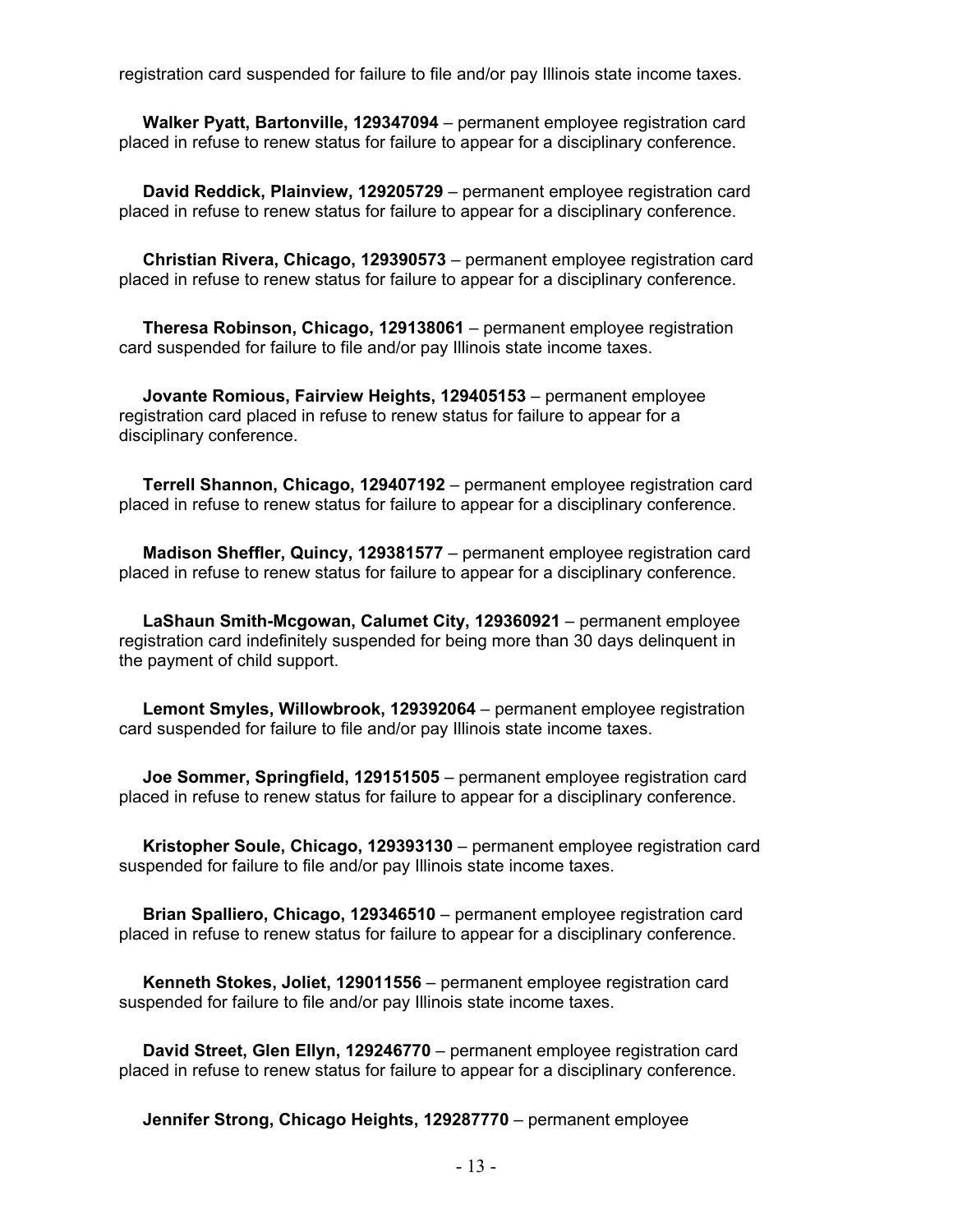registration card suspended for failure to file and/or pay Illinois state income taxes.

 **Larry Sykes, Chicago, 129089290** – permanent employee registration card suspended for failure to file and/or pay Illinois state income taxes.

 **Baron Teague, Chicago, 129414351** – permanent employee registration card suspended for failure to file and/or pay Illinois state income taxes.

 **Hector Tenorio, Chicago, 129331484** – permanent employee registration card placed in refuse to renew status for failure to appear for a disciplinary conference.

 **Vickie Terry, Chicago, 129328366** – permanent employee registration card suspended for failure to file and/or pay Illinois state income taxes.

 **Lavonyae Tims, Chicago, 129396492** – permanent employee registration card suspended for failure to file and/or pay Illinois state income taxes.

 **Phillip Toepper, Roselle, 129394599** – permanent employee registration card suspended for failure to file and/or pay Illinois state income taxes.

 **Anthony Tolbert, Riverdale, 129191551** – permanent employee registration card suspended for failure to file and/or pay Illinois state income taxes.

 **Wayde Twyman, Chicago, 129413506** – permanent employee registration card suspended for failure to file and/or pay Illinois state income taxes.

 **Frank Virostek, Westville, 129030031** – permanent employee registration card placed in refuse to renew status for failure to appear for a disciplinary conference.

 **Reginald Weathersby, Chicago, 129260381** – permanent employee registration card indefinitely suspended for being more than 30 days delinquent in the payment of child support.

 **Eric Whealdon, Forest Park, 129052446** – permanent employee registration card placed in refuse to renew status for failure to appear for a disciplinary conference.

 **Donald Whitehead, Elmhurst, 129336840** – permanent employee registration card suspended for failure to file and/or pay Illinois state income taxes.

 **Shawna Williams, Seymour, 129269580** – permanent employee registration card placed in refuse to renew status for failure to appear for a disciplinary conference.

 **Dennis Williams, Chicago, 129018394** – permanent employee registration card placed in refuse to renew status for failure to appear for a disciplinary conference.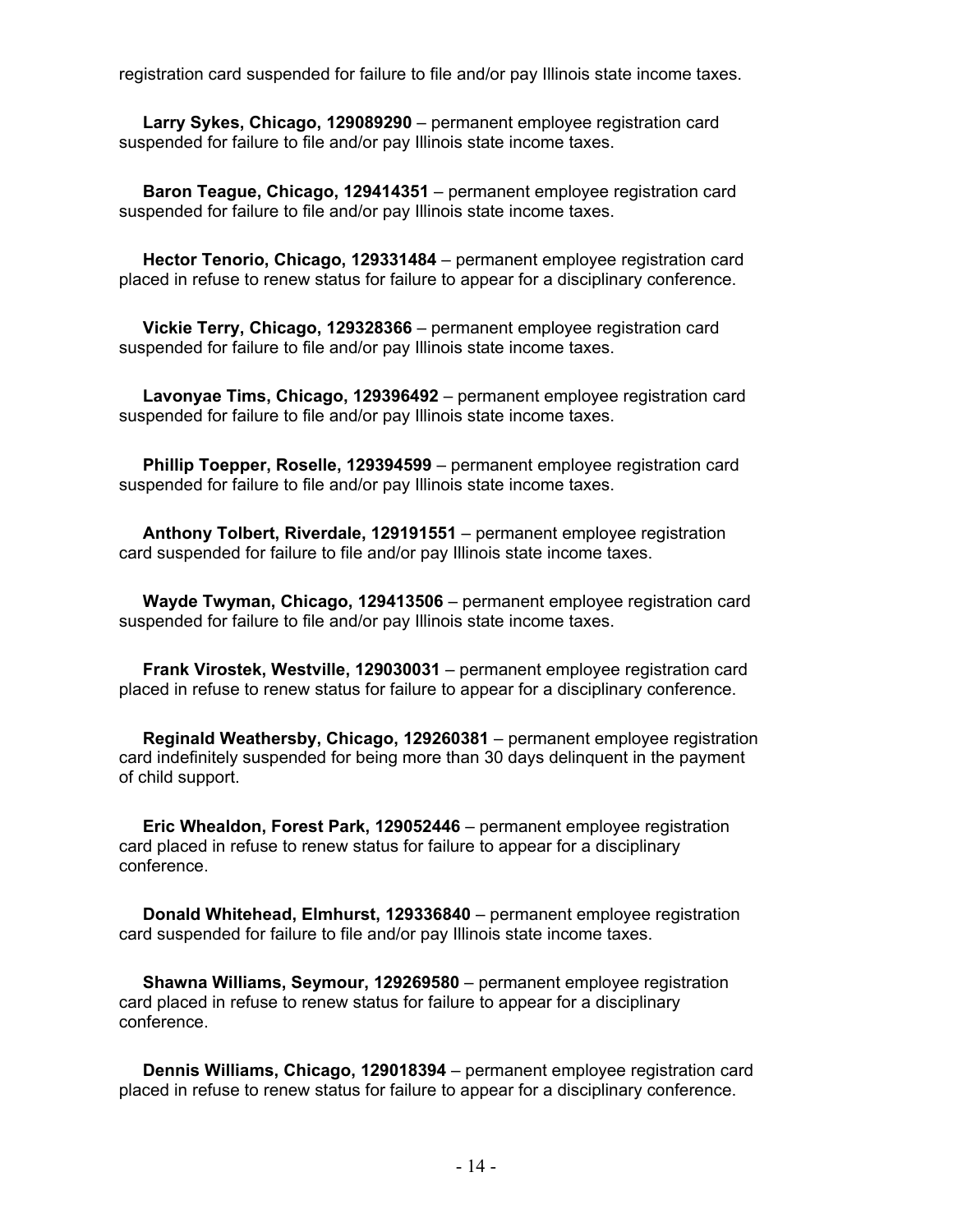**Robin Wilson, Riverdale, 129391416** – permanent employee registration card indefinitely suspended because of failure to report arrest and conviction for theft/control/firearm.

 **Demetrius Woods, Blue Island, 129348790** – permanent employee registration card placed in refuse to renew status for failure to appear for a disciplinary conference.

 **Gary Zahara, Woodridge, 129047389** – permanent employee registration card indefinitely suspended for being more than 30 days delinquent in the payment of child support.

#### **FUNERAL DIRECTOR AND EMBALMER**

 **Bruce Morrow, Chicago, 034014634** – funeral director and embalmer license restored to probation for two years effective May 1, 2018.

 **Eric Smith, Chicago, 033013026** – funeral director and embalmer intern license to be issued with reprimand because of prior convictions and aiding and abetting the unlicensed practice of barbering.

#### **ROOFING**

 **Damico Remodeling, Inc., North Riverside, 104016361** – roofing contractor license fined \$5,000 based on receiving fees for services not rendered and unprofessional conduct.

 **Damico Remodeling, Inc., North Riverside, 104016361** – roofing contractor license revoked and fined \$5,000 and **Vincent Damico, Brookfield, qualifying party designation, 105004055** – indefinitely suspended for a minimum of six months due to unprofessional conduct and receiving payments for services not actually rendered in violation of the Illinois Roofing Industry Licensing Act.

 **High Standard Roofing, Elgin, 104006447** – roofing contractor license reprimanded and fined \$3,000 based on aiding and assisting unlicensed practice.

 **Rockytop, Inc., Topeka, 104016562** – roofing contractor license reprimanded and fined \$3,000 for aiding and assisting unlicensed practice.

# **MASSAGE THERAPY**

 **Jeremy Henkhaus, Edwardsville, 227011472** – massage therapy license placed in refuse to renew status due to his conviction by plea of guilty of Class 2 felony aggravated DUI.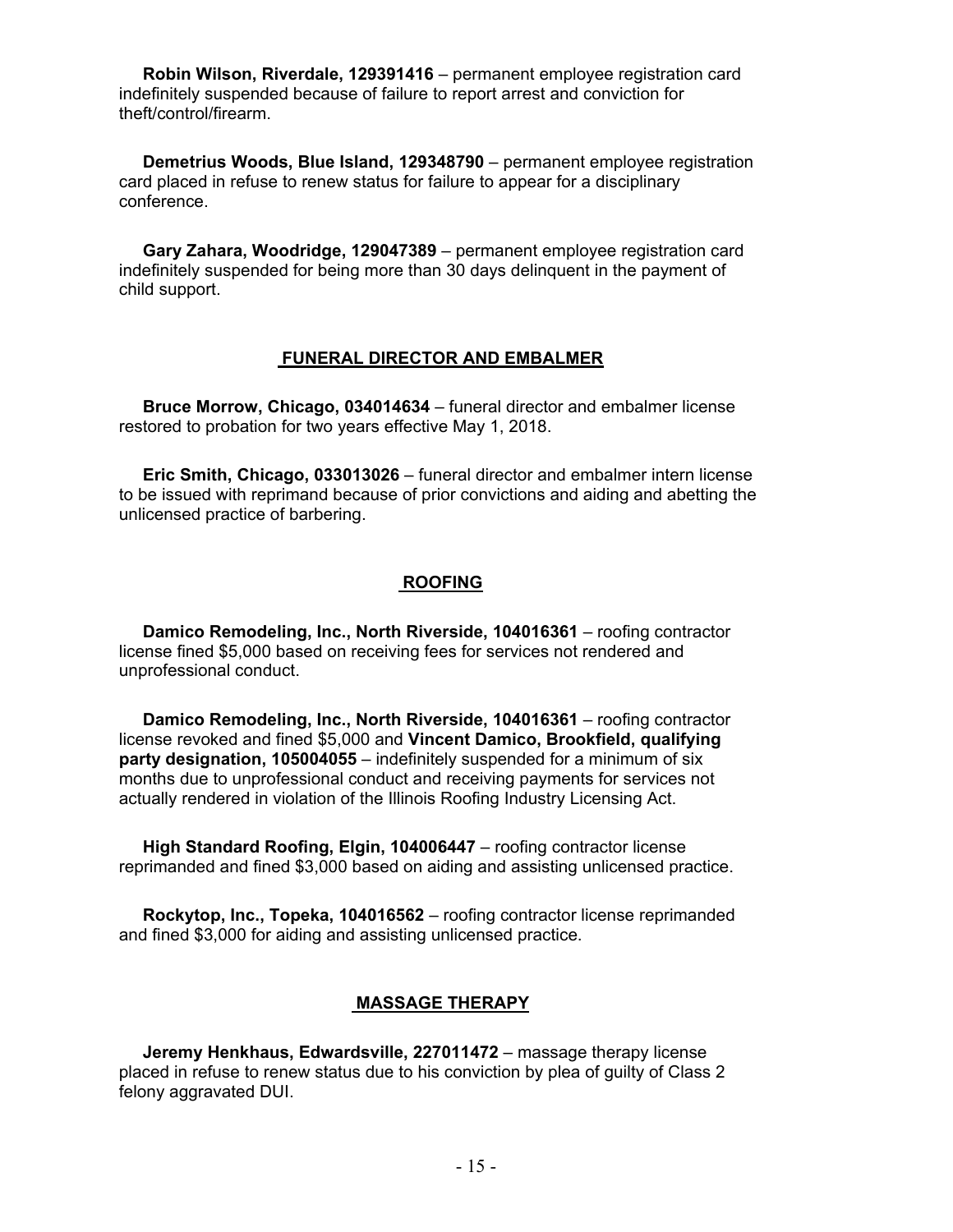**Jasmin Macievic, Round Lake Beach, 227014713** – massage therapist license suspended for failure to file and/or pay Illinois state income taxes.

 **Laura Shaw, Quincy, 227007444** – massage therapist license placed in refuse to renew status due to her practice of massage therapy for compensation on a license that was expired.

#### **MEDICAL**

 **Brian Mu Yun Wu, Crystal Lake, 036056698** – physician and surgeon license and controlled substance license, **336021369**, both placed on permanent inactive status and will not be able to engage in any form of medical practice under aforementioned licenses in the future after he entered into voluntary withdrawal agreement with Illinois Department of Healthcare and Family Services (IDHFS), whereby he withdrew from participation as a provider of services to patients covered by the IDHFS for a period of 12 months while he was undergoing peer review of the quality of patient care.

 **Roger Adler, Pekin, 036107471** – physician and surgeon license placed on indefinite probation with restrictions for a minimum of 12 months for prescribing controlled substances to one of his office staff without maintaining required medical records and pleading guilty to a Disorderly Conduct, Class C Misdemeanor, arising out of his conduct with ex-wife.

 **Finn Amble, Bloomington, 036090897** – physician and surgeon license and controlled substance license, **336052502** both indefinitely suspended for a minimum of six months based on allegations that Respondent presented to work while impaired and had substance abuse issues.

 **Frank Antonino, Chicago, 038004840** – chiropractor license suspended for failure to file and/or pay Illinois state income taxes.

 **David Atkins, Mansfield, 038010778** – chiropractor license indefinitely suspended for being more than 30 days delinquent in the payment of child support.

 **Alexander Chaikin, Groveland, 036104538** – physician and surgeon license and controlled substance license, **336065346** both indefinitely suspended for a minimum of six months following an Order of Temporary Suspension based on allegations that Respondent presented to work while impaired due to mental issues, and had substance abuse issues.

 **Shakuntala Chhabria, Gurnee, 036053149** – physician and surgeon license indefinitely suspended for a minimum of 18 months effective retroactive to September 27, 2017 and fined \$10,000 and controlled substance license, **336083602** also indefinitely suspended for a minimum of 18 months effective retroactive to September 27, 2017 (original temporary suspension) for inappropriately prescribing controlled substances for patients of her private practice, including the undercover DEA Agency, that led to her surrender of her DEA Registration for cause in August 2017.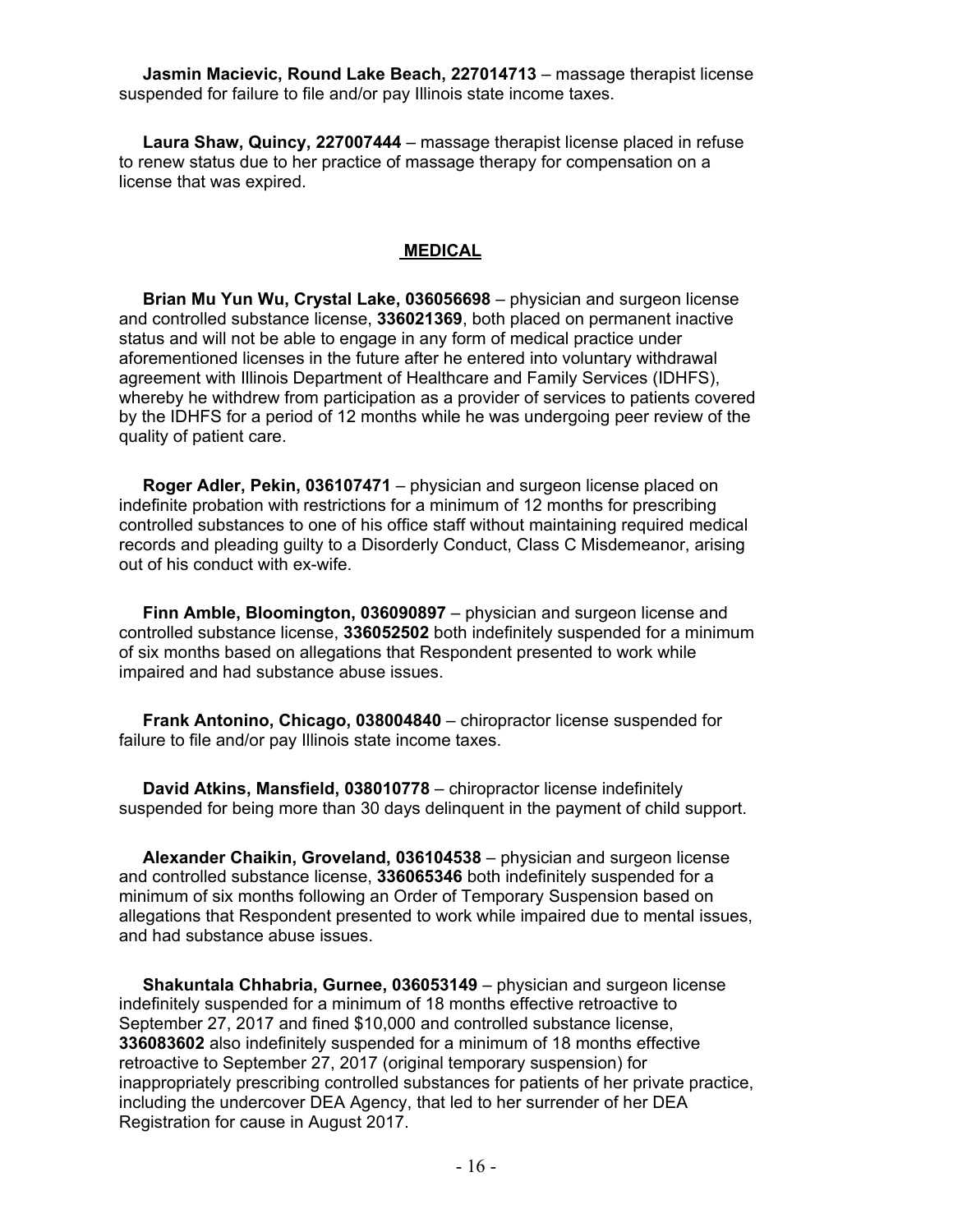**Steven Clark, Atlanta, GA, 036135935** – physician and surgeon license reprimanded for allegations related to a sister-sate discipline in Tennessee.

 **Eliza Diaconescu, Lake Forest, 036084312** – physician and surgeon license placed on indefinite probation with practice restriction for a minimum of three years and fined \$2,500 for failure to properly prescribe controlled substances to several patients of her practice.

 **Brent Enniss, Maywood, 125app3702084** – acceptance of withdrawal of temporary medical permit application accepted after receipt of a written Notice of Intent to Deny Licensure.

 **Samuel Figueroa, Mt. Vernon, 036064092** – physician and surgeon license placed on indefinite probation with practice monitor for a minimum of 18 months and fined \$20,000 and controlled substance license, **336028523**, is restricted to scope of his duties as an anesthesiologist in the hospital setting only after respondent, while service as a medical director of the Dutch Hollow Medical Day Spa, failed to properly prescribe and document his treatment management protocols utilizing Phentermine.

 **Galina Gribovich, Chicago, 036105979** – physician and surgeon license reprimanded and ordered to complete 10 hours of pre-approved Category I medical education credits due to Respondent's alleged failure to properly manage a patient's anticoagulation medication, which resulted in that patient's death.

 **Brian Hesler, Roselle, 036145341** – physician and surgeon license issued with reprimand due to adverse actions taken by the State Medical Board of Ohio and adverse action taken against his Temporary Medical Permit in the State of Illinois.

 **Richard Kasufkin, Chicago, 036103195** – physician and surgeon license to remain on indefinite probation from current Department Probation Order effective retroactive to February 2, 2017 for a minimum of two years, conditions to petition and prior \$10,000 fine due within 12 months.

 **Neil Klemek, Berea, KY, 036061304** – physician and surgeon license and controlled substance license**, 336025888**, both placed on permanent inactive status due to a November 3, 2017 Kentucky Board of Medical Licensure Order indefinitely restricting his license to practice medicine.

 **Andrew Labrador, Palos Hills, 036053443** – physician and surgeon license suspended for failure to file and/or pay Illinois state income taxes.

 **Francis Lagattuta, Santa Maria, CA, 036074805** – physician and surgeon license fined \$500 due to a sister-state discipline in the state of Alaska for his failure to disclose medical licenses in other states on his application for licensure in Alaska.

 **Won Lee, Mount Prospect, 038008098** – chiropractor license suspended for failure to file and/or pay Illinois state income taxes.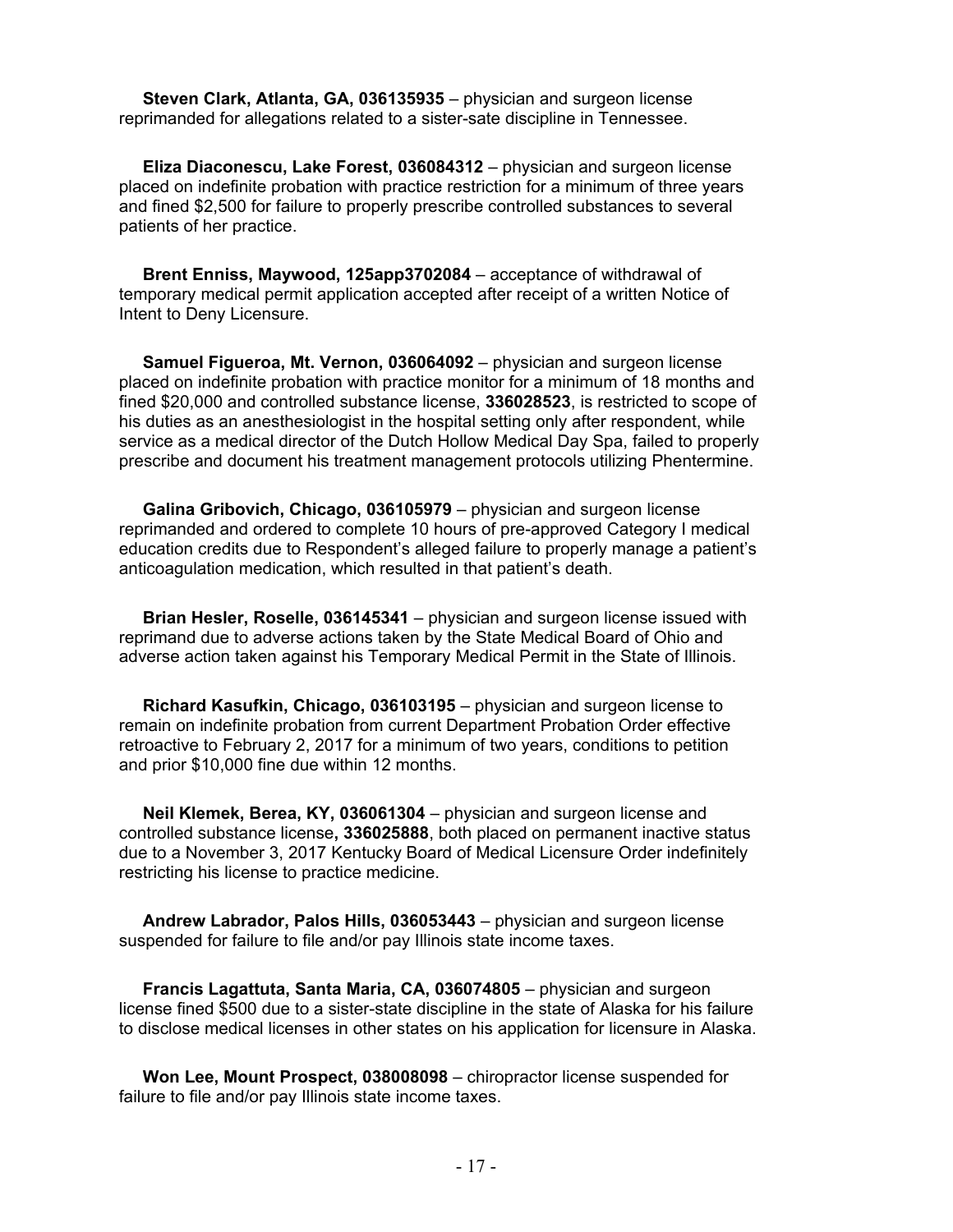**Bahir Mansur, Forest Park, 036065718** – physician and surgeon license reprimanded and fined \$5,000 for unprofessional conduct.

 **Bruce Marko, Charlotte, NC, 036app3644734** – accept withdrawal of application for physician and surgeon license in the state of Illinois after receipt of written Notice of Intent to Deny License.

 **Carol McGough, Chicago, 038008060** – chiropractor license restored to indefinite probation with practice restrictions for a minimum of three years and effective upon payment of fees and filing of forms.

 **Narayan Mulamalla, Dyer, IN, 036054174** – physician and surgeon license and controlled substance license, **336018857**, both voluntarily and permanently surrendered due to mental and physical impairment.

 **Sukhwinder Multani, Decatur, 036122597** – physician and surgeon license and controlled substance license, **336084004**, both indefinitely suspended for a minimum of three years for inappropriately prescribing and/or authorized controlled substances for patients of his private practice, which led to surrender of his DEA Registration for cause in September 2014. On September 2, 2015, Respondent was indicted in U.S. District Court, with illegal distribution of hydrocodone; he entered into a Plea Agreement and was sentenced to 14 months imprisonment followed by three years of supervised release with multiple conditions.

 **Syed Najeeb, Chicago, 036111469** – physician and surgeon license indefinite probation extended nine months with practice restrictions and practice monitor and fined \$3,000 for his failure to disclose his Department's disciplinary action on his November 2016 DEA renewal application.

 **Bino Oommen, Mount Prospect, 036119123** – physician and surgeon license reprimanded, must complete EBAS examination and remedial continuing education, and fined \$15,000 for his failure to properly prescribe medications to the patient of his practice in 2011-2012 and his failure to disclose pending Department complaint on his 2016 DEA renewal application.

 **Ernesto Padron, Park Ridge, 036111230** – physician and surgeon license placed on indefinite probation for a minimum of three years and controlled substance license, **336083315** permanently relinquished because while Respondent was serving as a medical director of Windy City Anesthesia, he failed to ensure Windy City Anesthesia's compliance with federal record-keeping requirements which led to surrender of his DEA Registration for cause in September 2017 as well information about prescribing of controlled substances to patients of his pain management practice.

 **Mary Kate Palmore, Chicago, 036061973** – physician and surgeon license suspended for failure to file and/or pay Illinois state income taxes.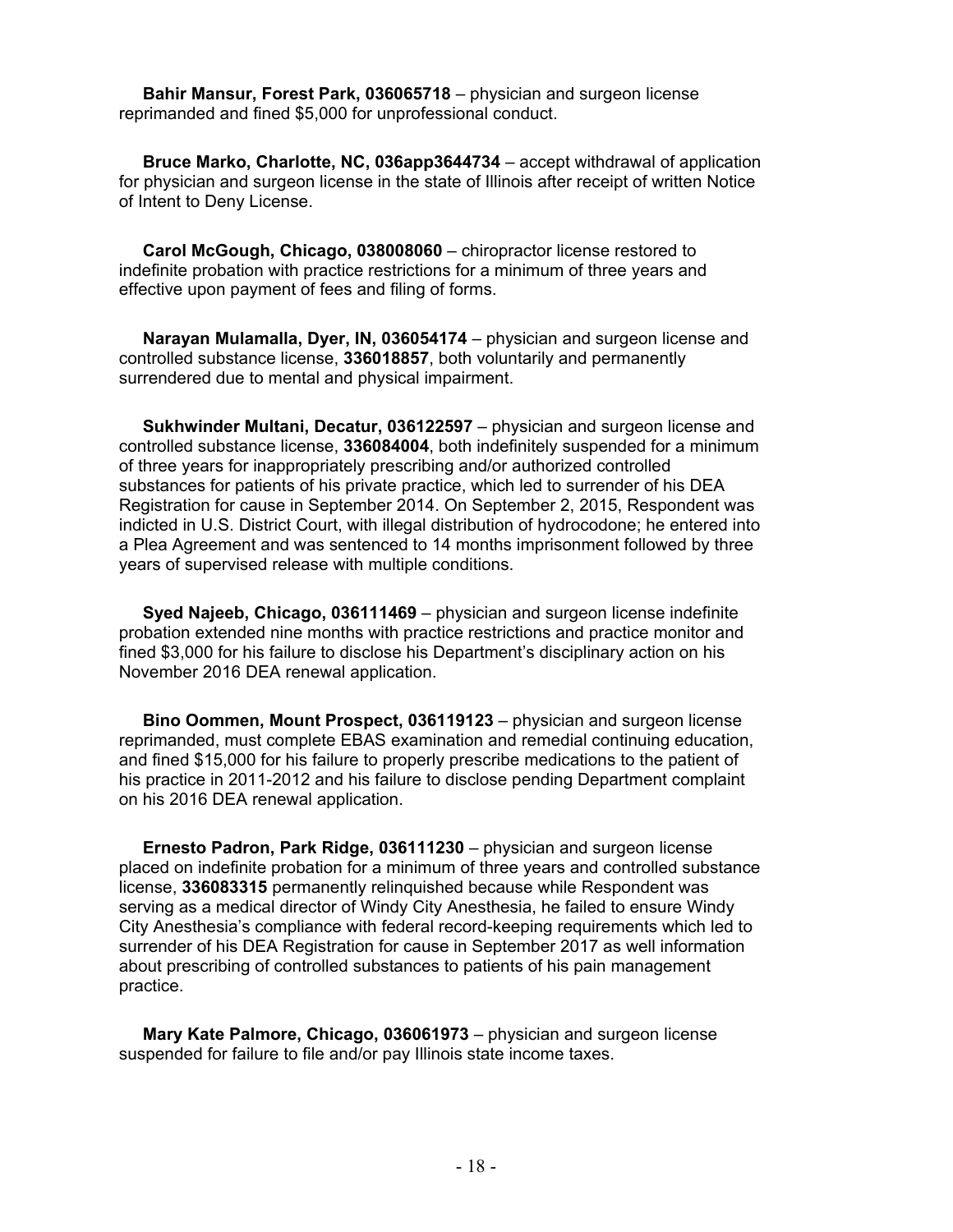**Mahesh Parikh, Crystal Lake, 036068123** – physician and surgeon license suspended for six months for violating his ex-patient's confidentiality by disclosing patient's identities as well as disclosing medical treatment of ex-patient in his private office when Respondent, through his attorney, filed civil complaints in the Circuit Court of Cook County against several ex-patients as well as one of the ex-patient's mother.

 **Satish Patel, Arlington Heights, 036126253** – physician and surgeon license suspended for 30 days (effective May 1, 2018), followed by being placed on indefinite probation for a minimum of two years and fined \$15,000; controlled substance license, **336087839** is indefinitely suspended (effective May 1, 2018), for failure to provide documents regarding ordering and dispensing of Phenterminebased controlled substances out of weight loss program that he was affiliated with as well as delegating his prescribing and dispensing authority to a Nurse Practitioner without establishing a collaboration relationship with said Nurse Practitioner which resulted in a surrender of DEA Registration for Cause in May 2017.

 **Enrique Posada, DC, Clarendon Hills, 038008077** – chiropractor license indefinitely suspended for healthcare fraud conviction in February 2018.

 **Zenaida Racho, Chicago, 036058135** – physician and surgeon license reprimanded and must complete 25 hours of CME within 12 months due to allegations of negligent prescribing and management of Amiodarone which led to the death of a patient.

 **Barry Ring, Chicago, 036091661** – physician and surgeon license indefinitely suspended for a minimum of 12 months for violations of terms of his current Department's Probation.

 **G Nicholas Ruvarac, Cicero, 038005759** – chiropractor license suspended for failure to file and/or pay Illinois state income taxes.

 **Roger Schroeder, Carrollton, 036065715** – physician and surgeon license and controlled substance license, **336030044**, both indefinitely suspended for a minimum of two years after being charged with Sexual Misconduct 1st Degree, Class B Misdemeanor in St. Louis County in December 2017. Respondent has been summarily suspended since January 2016 after he was arrested and charged in the abovementioned case and failed to report his criminal charges and arrest to the Department as required by the Department's Probation.

 **Padmini Thakkar, Barrington, 036056234** – physician and surgeon license placed on indefinite probation, until at least March 2020, fined \$1,000 and must obtain a practice monitor for her failure to have proper accountability related to ordering and dispensing of controlled substances in her private practice.

 **Sonya Thomas, Chicago, 036093278** – physician and surgeon license suspended for failure to file and/or pay Illinois state income taxes.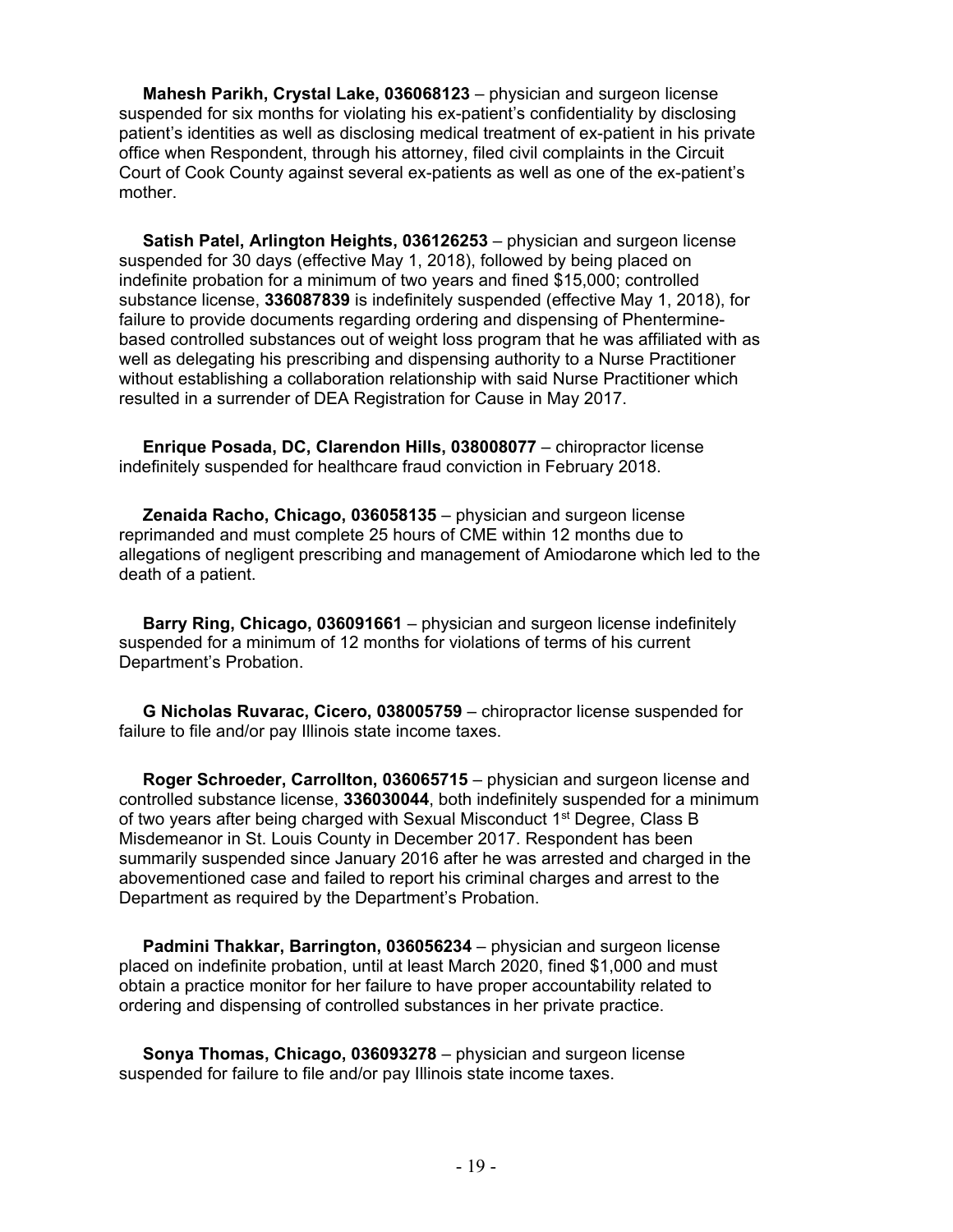**Metodia Webster, Jerseyville, 036092382** – physician and surgeon license reprimanded and must complete continuing education credits after Respondent allegedly accessed and edited medical documentation to favor her position in litigation.

#### **NURSING**

 **Amalia Agins, Chicago, 043105756** – licensed practical nurse license suspended for failure to file and/or pay Illinois state income taxes.

 **Linda Aguilera, Chicago, 041316027** – registered nurse license suspended for failure to file and/or pay Illinois state income taxes.

 **Crystal Allen, Hazel Crest, 043104156** – licensed practical nurse license suspended for failure to file and/or pay Illinois state income taxes.

 **Diane Anderson, Calumet City, 043050782** – licensed practical nurse license suspended for failure to file and/or pay Illinois state income taxes.

 **Martha Boerema, Barnett, MO, 041279650** – registered nurse license suspended for failure to file and/or pay Illinois state income taxes.

 **Loren Cabral, Rockford, 041433451** – registered nurse license suspended for failure to file and/or pay Illinois state income taxes.

 **James Chambers, Springfield, 043075128** – licensed practical nurse license placed in refuse to renew status after having his Florida nursing license suspended for a criminal conviction.

 **Mary Clendening, Mattoon, 041171902** – registered nurse license suspended for failure to file and/or pay Illinois state income taxes.

 **Latricia Collins, O'Fallon, 041452800** – registered nurse license suspended for failure to file and/or pay Illinois state income taxes.

 **Marie Comer-Grow, DeKalb, 043081908** – licensed practical nurse license suspended for failure to file and/or pay Illinois state income taxes.

 **Raelene Eckert, Portland, OR, 041187485** – registered nurse license placed in refuse to renew status and fined \$675 after her Oregon nursing license was reprimanded and fined by the Oregon Board of Nursing.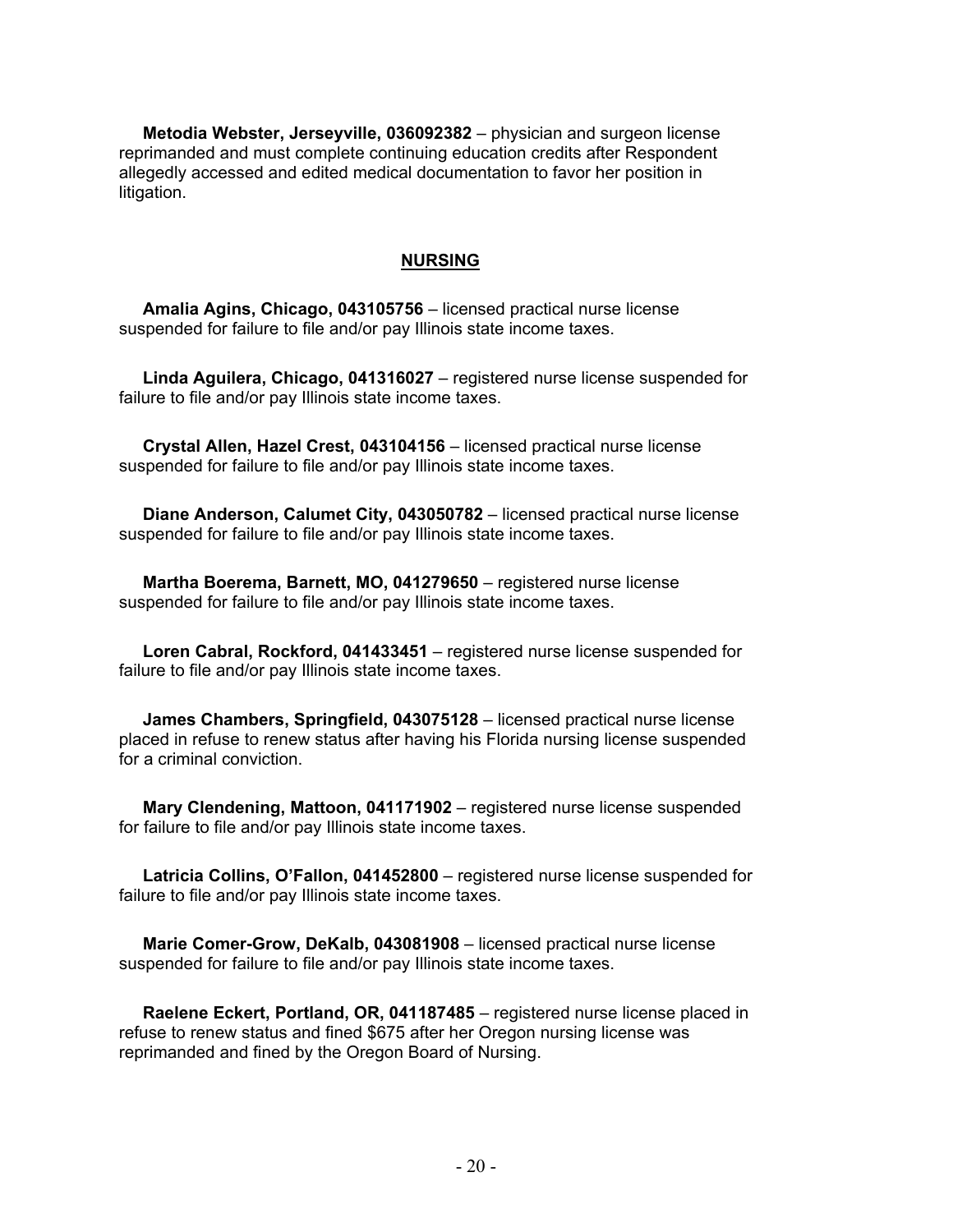**Pamela Engelhart, Crystal Lake, 041283320** – registered nurse license reprimanded and is to complete a course for having acted outside the scope of her license. Respondent increased a medication dose without a physician's order while employed at a facility in the state of Illinois. Respondent was terminated from said facility.

 **Sherry Evans, St. Charles, MO, 041464100** – registered nurse license issued with reprimand due to a sister-state discipline.

 **Karin Harm, Centralia, 041249434** – registered nurse license placed in refuse to renew status for a sister-state discipline.

 **Juchable Hayes, Alexandria, VA, 041404691** – registered nurse license suspended for failure to file and/or pay Illinois state income taxes.

 **Cheryl Haynes, Waterford, CA, 043084988** – licensed practical nurse license suspended for failure to file and/or pay Illinois state income taxes.

 **Shameki Heard, Chicago, 041416052** – registered nurse license suspended for failure to file and/or pay Illinois state income taxes.

 **Kari Husman, Sheridan, WY, 041324474** – registered nurse license placed in refuse to renew license based on discipline issued by the Wyoming Board of Nursing for an "Inactive License" and for failure to report the Wyoming discipline to the Department.

 **Jane Jones, Flora, 041144549** – registered nurse license and advanced practice nurse license, **209000118** are both indefinitely, permanently suspended due to gross negligence in the practice and advanced practice nursing.

 **Abbie Kristan, Gurnee, 041364267** – registered nurse license indefinitely suspended for being more than 30 days delinquent in the payment of child support.

 **Risheila Laus, Crown Point, IN, 041277560** – registered nurse license suspended for failure to file and/or pay Illinois state income taxes.

 **Tracy Long, Pekin, 043111071** – licensed practical nurse license placed in refuse to renew status after pled guilty to the felony offense of Unlawful Acquisition of Controlled Substances in Woodford County, Illinois.

 **Amanda Milette, Norman, OK, 043110928** – licensed practical nurse license suspended for failure to file and/or pay Illinois state income taxes.

 **Tamara Neumann, Galatia, 041419834** – registered nurse license placed on probation for one year for failure to properly chart the administration of controlled substances at a facility in the State of Illinois.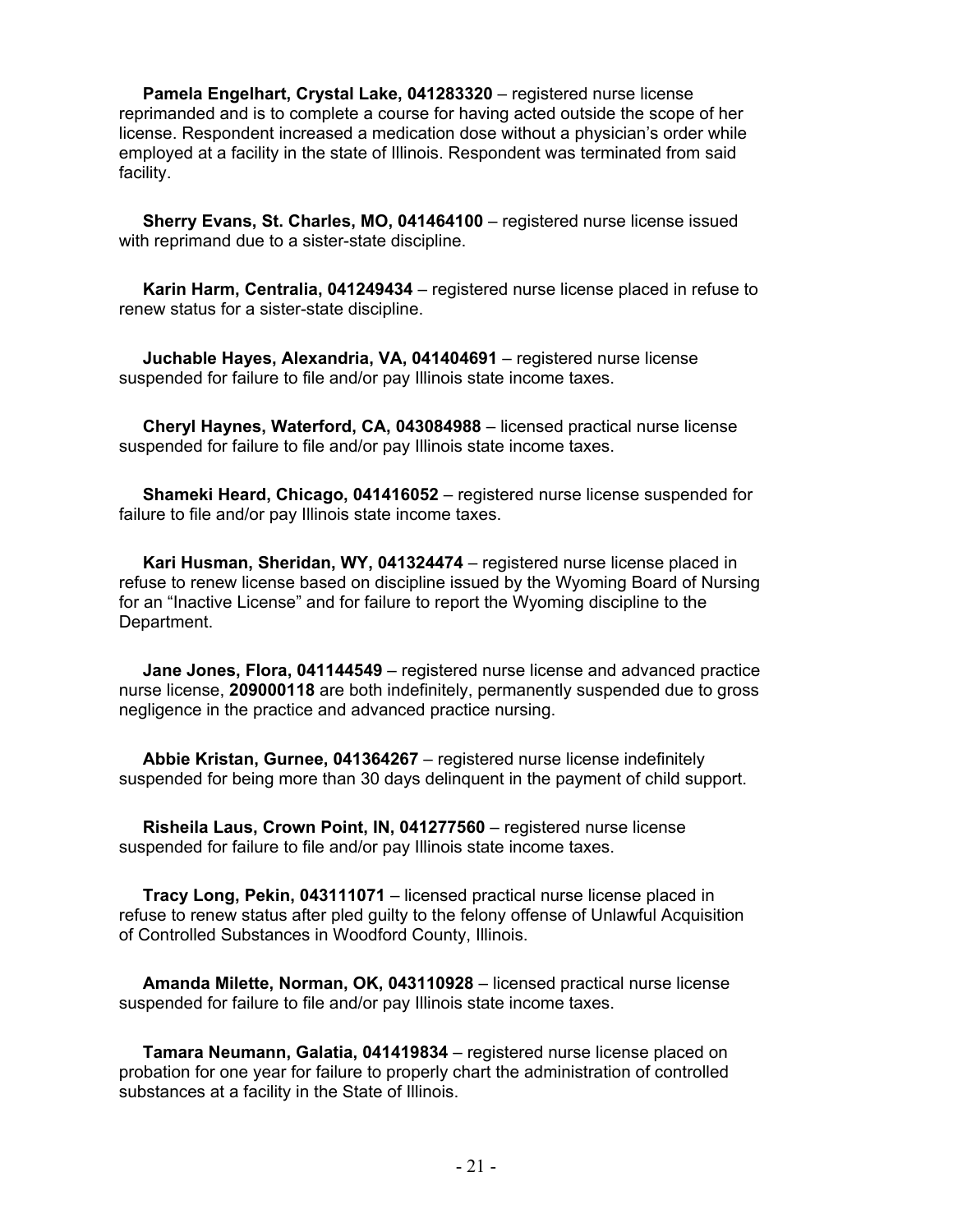**Mariellen O'Brien, Orland Park, 041285989** – registered nurse license suspended for failure to file and/or pay Illinois state income taxes.

 **Kathy Patterson, Decatur, 043088953** – licensed practical nurse license suspended for failure to file and/or pay Illinois state income taxes.

 **Sharron Riley, Glenwood, 043086513** – licensed practical nurse license suspended for failure to file and/or pay Illinois state income taxes.

 **Anita Sauer, Davis, 041336201** – registered nurse license placed on indefinite probation for a minimum of 18 months due to her having diverted controlled substances and failing to report a termination to the Department.

 **Phyllis Scott, Ottawa, 043045377** – licensed practical nurse license suspended for failure to file and/or pay Illinois state income taxes.

 **Jami Shear, Bourbonnais, 041296839** – registered nurse license placed on indefinite probation for a minimum of three years because of a positive screen.

 **Melissa Sullivan, Springfield, 043110803** – licensed practical nurse license suspended for failure to file and/or pay Illinois state income taxes.

 **Anna Sweet, North Hills, CA, 041312335** – registered nurse license suspended for failure to file and/or pay Illinois state income taxes.

 **Elise Voillemin, Skokie, 041415033** – registered nurse license suspended for failure to file and/or pay Illinois state income taxes.

 **Marcus Watts, Peoria, 043104821** – licensed practical nurse license suspended for failure to file and/or pay Illinois state income taxes.

 **Angela Williams, Flossmoor, 041350063** – registered nurse license suspended for failure to file and/or pay Illinois state income taxes.

#### **NURSING HOME**

 **Amy Anderson, Canton, 044010858** – nursing home administrator license placed in refuse to renew status due to nursing home violations cited in an Illinois Department of Public Health Survey dated September 17, 2014 for Prairie View CR Center-Lewiston, in Lewiston, Illinois.

#### **OCCUPATIONAL THERAPY**

 **Jane Flynn, Elgin, 056008284** – occupational therapist license suspended for failure to file and/or pay Illinois state income taxes.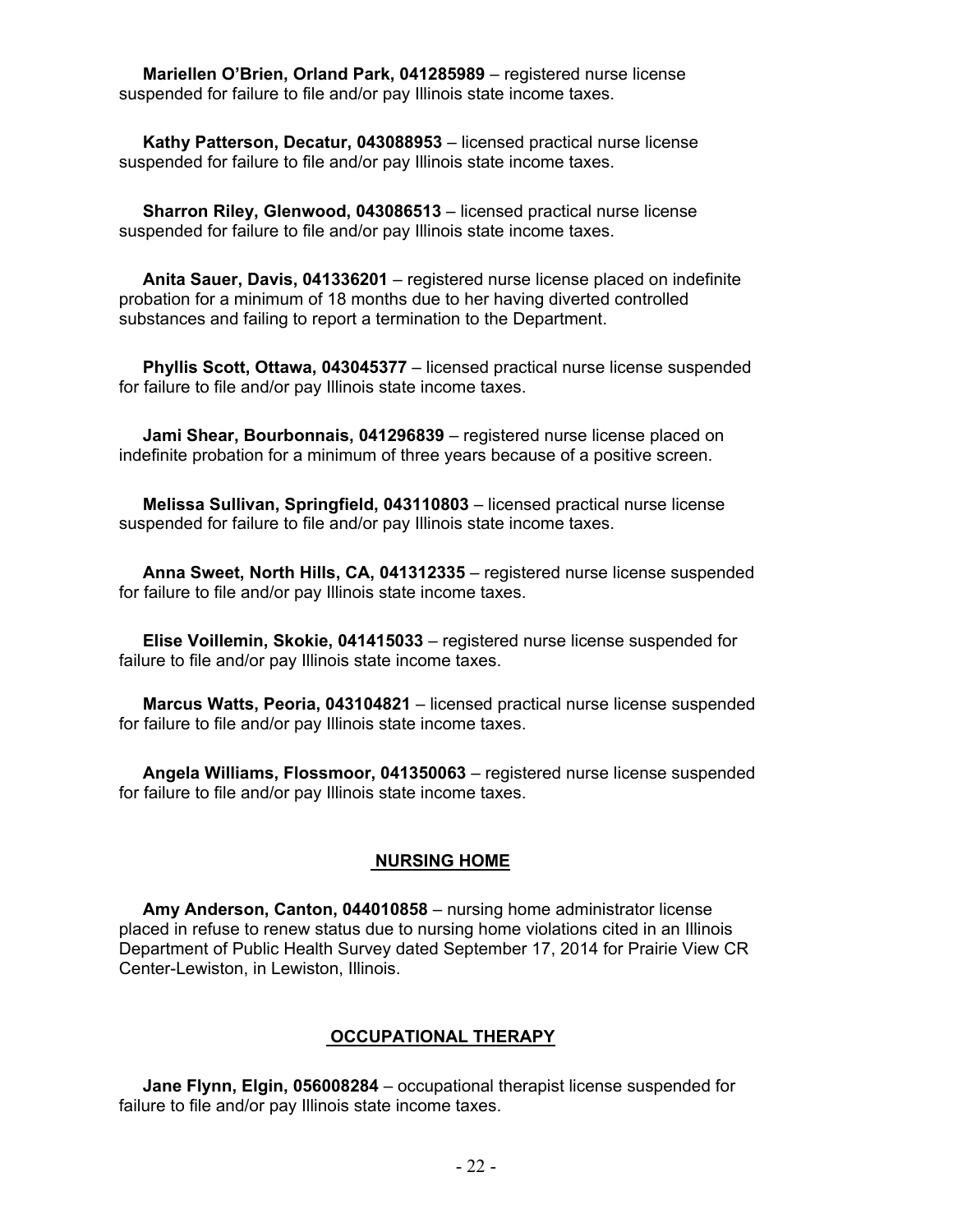**Dominque Jamison-Williams, Merrillville, IN, 056009459** – occupational therapist license suspended for failure to file and/or pay Illinois state income taxes.

### **OPTOMETRY**

 **Ronald Pizzo, St. Louis, MO, 046009899** – optometrist license suspended for failure to file and/or pay Illinois state taxes.

# **PHARMACY**

 **LaTonya Brooks, East Chicago, 049181362** – pharmacy technician license suspended for failure to file and/or pay Illinois state income taxes.

 **Shelia Cunningham, Benld, 049179947** – pharmacy technician license suspended for failure to file and/or pay Illinois state income taxes.

 **Tyler Davis, Carpentersville, 049239036** – pharmacy technician license indefinitely suspended for being more than 30 days delinquent in the payment of child support.

 **Michael Gonzalez, Gilberts, 049164418** – pharmacy technician license placed in refuse to renew status due to his forging and filing false prescriptions.

 **Richard Haim, Fox River Grove, 051290380** – pharmacist license revoked due to diversion of various controlled substances while employed as a pharmacist, unprofessional conduct, and diversion of controlled substances by forgery.

 **Amanda Harlan, Lacon, 049122884** – pharmacy technician license suspended for failure to file and/or pay Illinois state income taxes.

 **Sara Howell, Danville, 049211166** – pharmacy technician license revoked due to her engaging in the diversion of controlled substances.

 **Olurotimi Idowu, Chicago, 049219167** – pharmacy technician license revoked due to his engaging in unprofessional conduct and aiding and abetting unlicensed practice.

 **Sofia Iniguez, Chicago, 049173842** – pharmacy technician license revoked due to her engaging in the diversion of controlled substances.

 **Virnater Maclin, Hammond, IN, 049236430** – pharmacy technician license suspended for failure to file and/or pay Illinois state income taxes.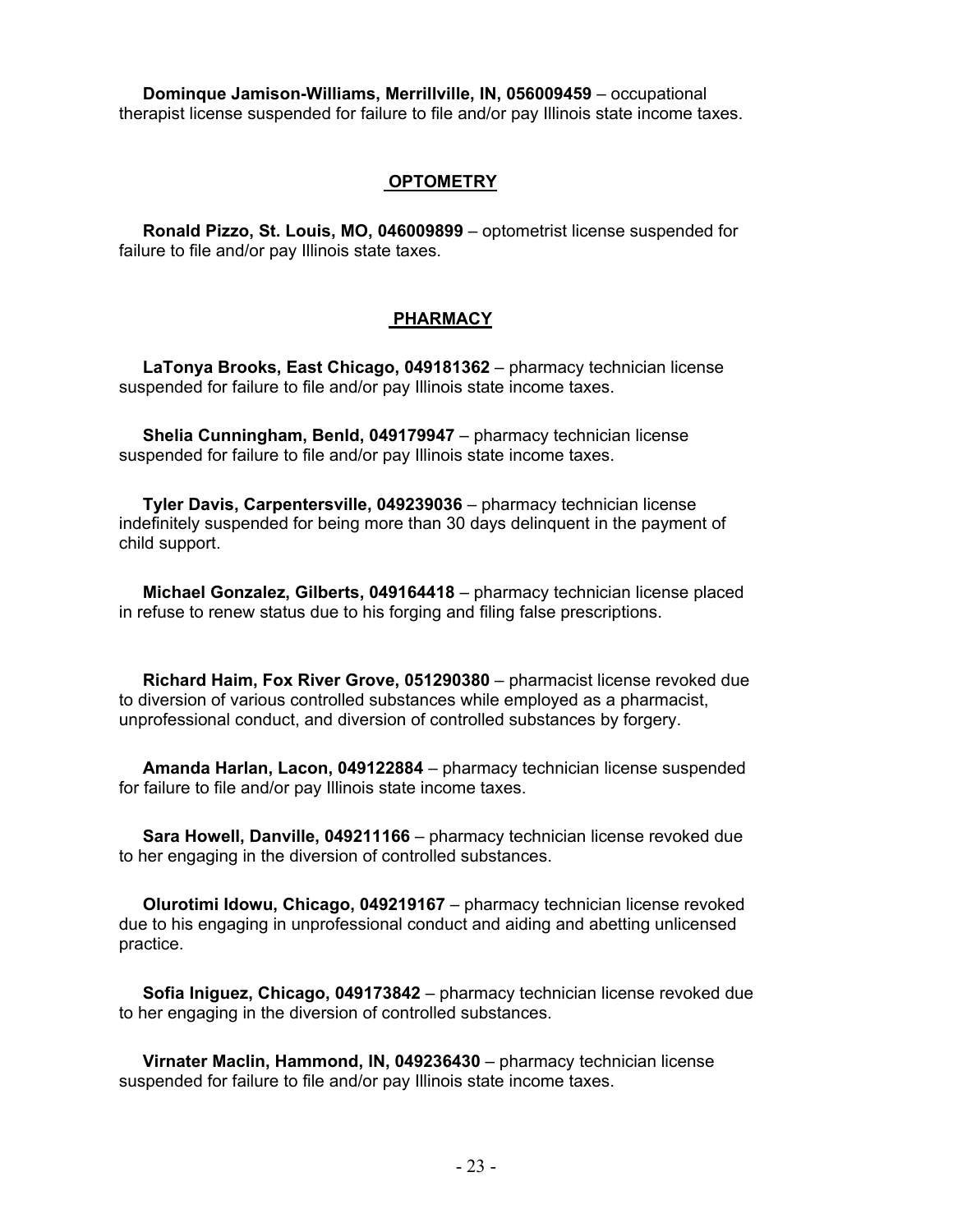**Alesha Montgomery, Hillside, 049250313** – pharmacy technician license suspended for failure to file and/or pay Illinois state income taxes.

 **Superior Medical Supply, Inc., Westminster, CO, 004002220 & 004003156** – wholesale drug distributor licenses both placed in refuse to renew status as on March 9, 2008, Respondent was disciplined by the Federal Drug Enforcement Agency which included a temporary suspension of its Colorado controlled substance registration resulting in a fine and additional reporting requirement for five years. On June 24, 2009, Respondent was disciplined by the Colorado State Board of Pharmacy, resulting in a five-year probation. On September 1, 2011, Respondents was disciplined by the California State Board of Pharmacy resulting in a fine and five-year probation.

 **Janulby Young, Chicago, 049172150** – pharmacy technician license suspended for failure to file and/or pay Illinois state income taxes.

#### **PHYSICAL THERAPY**

 **Robert Perry, Hammond, IN, 070003188** – licensed physical therapist license suspended for failure to file and/or pay Illinois state income taxes.

#### **PROFESSIONAL COUNSELOR**

 **Yvette Medina, Chicago, 178010418** – licensed professional counselor license suspended for failure to file and/or pay Illinois state income taxes.

 **Angela Tanney, Moline, 180007502** – clinical professional counselor license indefinitely suspended for a minimum of 12 months due to violations of an Agreement entered with the Department of Financial and Professional Regulation, Division of Professional Regulation of the State of Illinois, on February 7, 2017, namely, failure to submit to drug testing, failure to obtain the services of an addictionist and failure to participate in the Illinois Professional Health Program.

#### **PUBLIC ACCOUNTANT**

 **August Filisha, Countryside, 065009756** – licensed certified public accountant license indefinite suspension and fined \$1,000 due to his failure to complete his peer review and aiding and abetting the unlicensed practice of public accounting.

 **Carlos Tanner, Creal Springs, 065023938** – licensed certified public accountant license placed on indefinite non-reporting probation and Tanner CPA Firm, public accountant firm license, 066004455, placed in refuse to renew status because of the Firm renewing its Public Accountant Firm license in November 2015, without having satisfactorily completed Peer Review, a necessary Public Accountant Firm licensure renewal requirement in effect after July 1, 2012.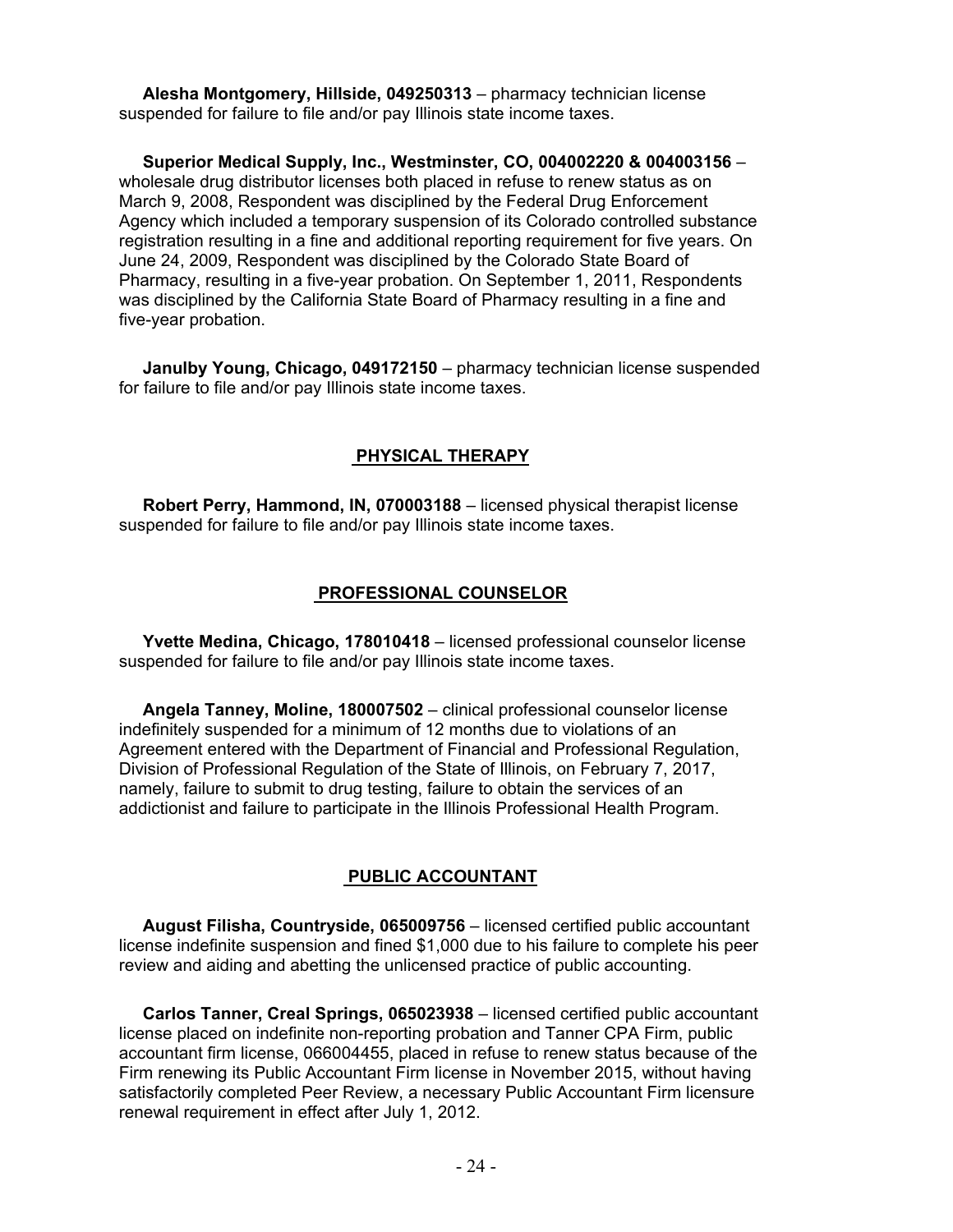#### **RESPIRATORY CARE**

 **Luciana Thomas, Oak Park, 194008240** – respiratory care practitioner license suspended for failure to file and/or pay Illinois state income taxes.

#### **PROFESSIONAL ENGINEERS**

 **Gildardo Bucio, Darien, 062052428** – licensed professional engineer license restored from refuse to renew status and fined \$150.

 **Jesus Cortez, Orland Park, 061022772** – enrolled professional engineer intern license indefinitely suspended for being more than 30 days delinquent in the payment of child support.

# **DIVISION OF REAL ESTATE**

# **UNLICENSED**

 **Champaign Property Group, Champaign, (unlicensed)** – ordered to cease and desist the unlicensed practice of real estate and imposed a \$1,000 civil penalty.

#### **APPRAISAL**

 **Carlo Salamanca, Franklin Park, 556003388** – certified residential real estate appraiser license indefinitely suspended for a minimum of two years and fined \$3,200 for developing an appraisal that lacked credibility and contained significant errors and omissions.

# **AUCTIONEER**

 **Edward Baylis, Kinmundy, 441000803** – auctioneer license fined \$500 for failure to complete continuing education prior to renewing his license and for stating on his renewal application that he had completed the education.

 **Rick Garnhart, German Valley, 440000901** – auctioneer license fined \$1,000 for engaging in unlicensed activities while his license was expired.

 **Chris Hanlin, Quincy, 441001737** – auctioneer license fined \$500 for failure to complete his continuing education prior to renewing his license and for stating on his renewal application that he had completed the education.

 **Robert Hintze, Mazon, 440000682** – auctioneer license fined \$500 for failure to complete continuing education prior to renewing his license and for stating on his renewal application that he had completed the education.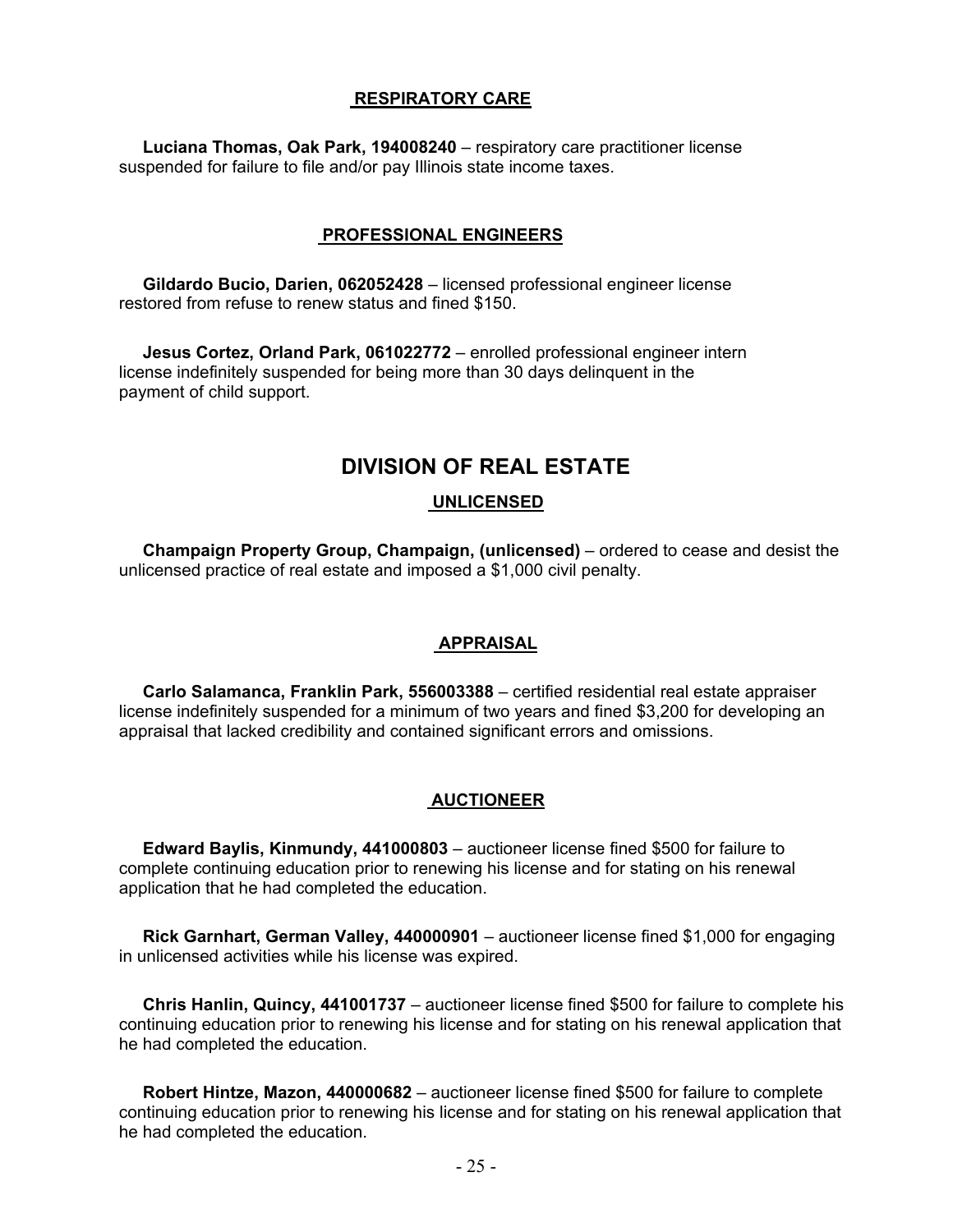**Robert Johnson, Milton WI, 441000422** – auctioneer license fined \$1,000 for failure to complete continuing education prior to renewing his license and for stating on his renewal application that he had completed the education.

 **Donald Redman, Decatur, 440000191** – auctioneer license fined \$500 for failure to complete continuing education prior to renewing his license and for stating on his renewal application that he had completed the education.

 **David Schwab, Edwardsville, 441001763** – auctioneer license surrendered for failure to complete continuing education prior to renewing his license and for stating on his renewal application that he had completed the education.

 **David Harold Watkins, Sandy Springs GA, 441001371** – auctioneer license fined \$500 for failure to complete his continuing education prior to renewing his license and for stating on his renewal application that he had completed the education.

# **COMMUNITY ASSOCIATION MANAGER**

 **Janet Walker, Hanover Park, 261001072** – community association manager license revoked following her conviction of theft from multiple associations that she managed.

#### **HOME INSPECTOR**

 **Charles Bormann, Charlotte IA, 450000682** – home inspector license surrendered for failure to complete continuing education prior to renewing his license and for stating on his renewal application that he had completed the education.

 **David Chojnowski, Chicago, 450010296** – home inspector license fined \$750 for failure to complete continuing education prior to renewing his license and for stating on his renewal application that he had completed the education.

 **William Denny, Johnsburg, 450004038** – home inspector license fined \$750 for failure to complete continuing education prior to renewing his license and for stating on his renewal application that he had completed the education.

 **Matthew Dziubanski, Des Plaines, 450010778** – home inspector license fined \$500 for failure to complete continuing education prior to renewing his license and for stating on his renewal application that he had completed the education.

 **Ronald Irace, Orland Park, 450004101** – home inspector license fined \$750 for failure to complete continuing education prior to renewing his license and for stating on his renewal application that he had completed the education.

 **James Kaczmarski, Darien, 450001485** – home inspector license fined \$750 for failure to complete his continuing education prior to renewing his license and for stating on his renewal application that he had completed the education.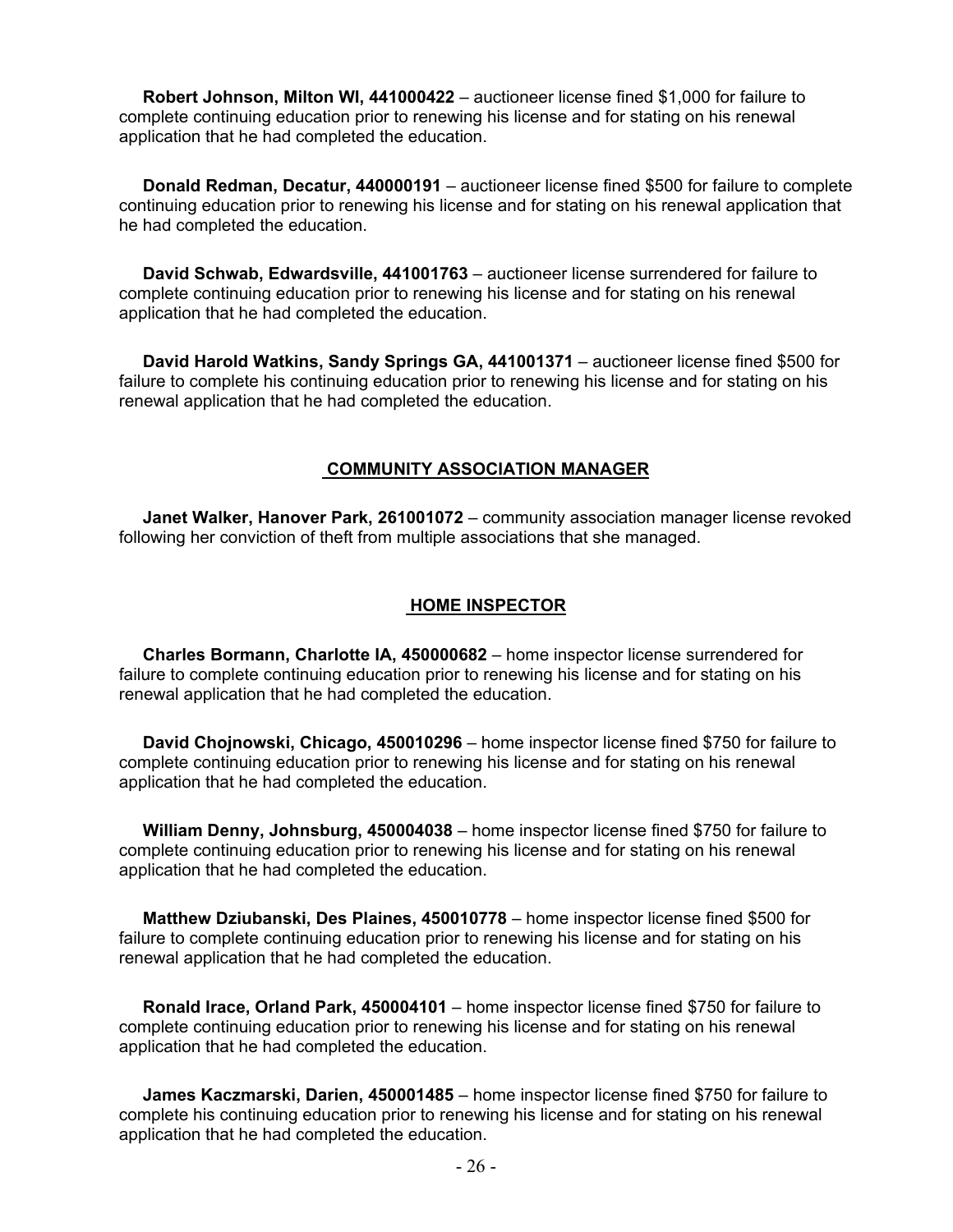**Ryan Koener, Morton, 450010694** – home inspector license fined \$500 for failure to complete continuing education prior to renewing his license and for stating on his renewal application that he had completed thie education.

 **Mark Koster, Geneseo, 450000372** – home inspector license fined \$750 for failure to complete continuing education prior to renewing his license and for stating on his renewal application that he had completed the education.

 **David Marino, Marseilles, 450002514** – home inspector license surrendered for failure to complete his continuing education prior to renewing his license and for stating on his renewal application that he had completed the education.

 **Kendrick Miller, Hoffman Estates, 450010393** – home inspector license fined \$750 for failure to complete his continuing education prior to renewing his license and for stating on his renewal application that he had completed the education.

 **Lawrence Schwartz, Indian Creek, 450.000610** – home inspector license surrendered after failing to complete continuing education during the pre-renewal period prior to renewing the license.

 **Scott Soderstrom, Darien, 450000224** – home inspector license fined \$750 for failure to complete continuing education prior to renewing his license and for stating on his renewal application that he had completed the education.

# **REAL ESTATE**

 **Christopher Augle, Oak Forest, 475139713** – real estate broker license suspended for failure to file and/or pay Illinois state income taxes.

 **Sandesh Bilgi, Chicago, 471011496** – real estate managing broker license suspended for failure to file and/or pay Illinois state income taxes.

 **Sandesh Bilgi, Chicago, 512002847** – real estate pre-license instructor license suspended for failure to file and/or pay Illinois state income taxes.

 **Larry Brown, Chicago, 475172223** – real estate broker license suspended for failure to file and/or pay Illinois state income taxes.

 **Lukasz Bujak, Addison, 475131107** – real estate broker license fined \$750 for failure to complete continuing education prior to renewing his license and for stating on his renewal application that he had completed the education.

 **Virginia Campbell, Camargo, 471017533** – real estate managing broker license reprimanded, fined \$2,000 and must complete a course, for failure to supervise a subordinate license.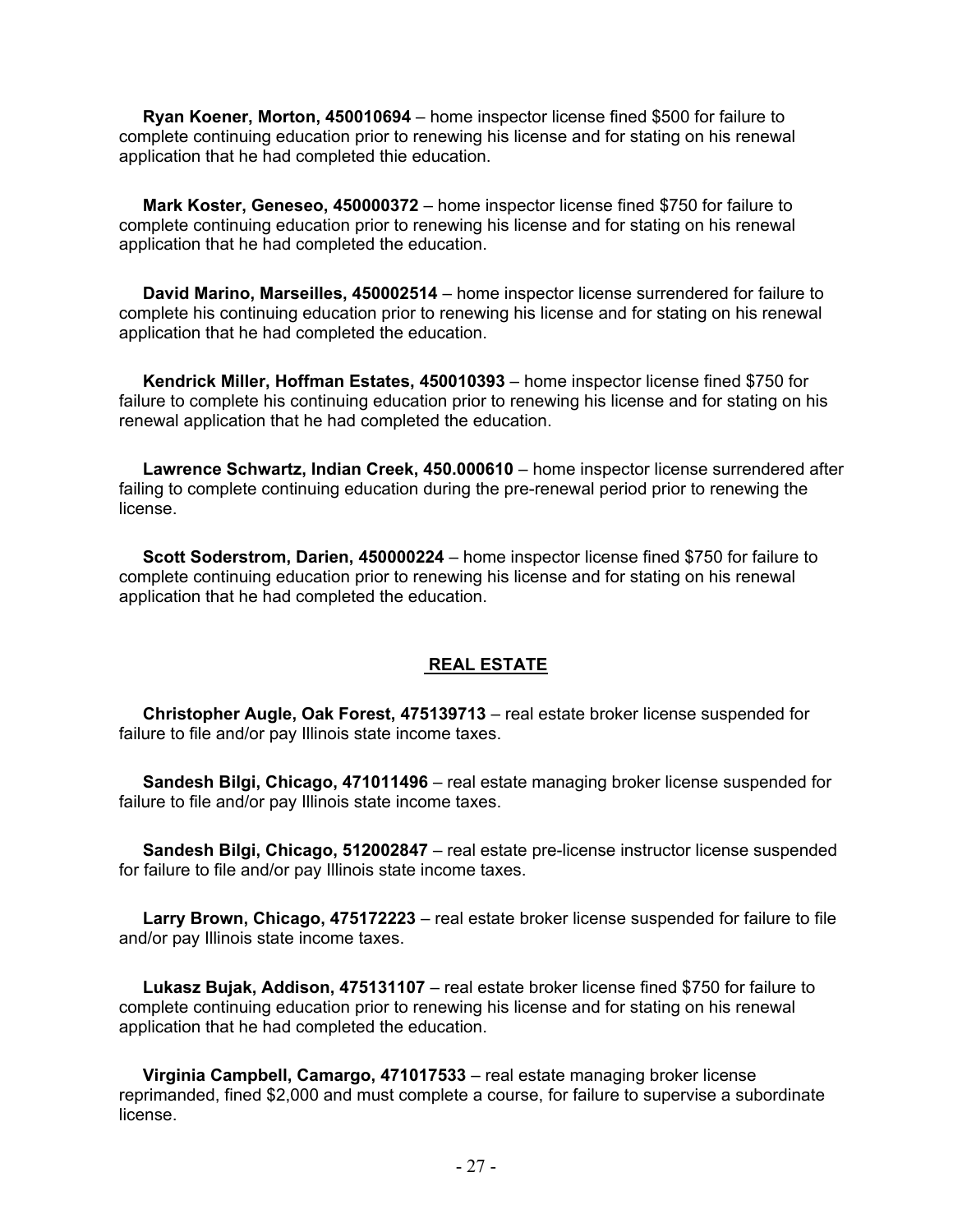**Erlend Candea, Chicago, 475143868** – real estate broker license fined \$750 for failure to complete continuing education prior to renewing his license and for stating on his renewal application that he had completed the education.

 **Brian Etten, Western Springs, 475177504** – real estate broker license suspended for failure to file and/or pay Illinois state income taxes.

 **Michael Galvan, Chicago, 471010464** – real estate managing broker license suspended for failure to file and/or pay Illinois state income taxes.

 **Wanda Giovingo, Park Ridge, 475139164** – real estate broker license surrendered after failing to complete continuing education during the pre-renewal period prior to renewing the license in 2016.

 **Javier Gonzalez, Chicago, 471007945** – real estate managing broker indefinitely suspended for being more than 30 days delinquent in the payment of child support.

 **Matthew Gorge, Chicago, 471018344** – real estate managing broker license and **Crefdi Realty Advisors, Chicago, 481012286 –** real estate limited liability company license both indefinitely suspended and fined \$1,000 each for failing to comply with the Department's requests for documents.

 **Thad Gourley, Machesney Park, 475172738** – real estate broker license indefinitely suspended for being more than 30 days delinquent in the payment of child support.

 **Andrew Harding, Woodstock, 475142606** – real estate broker license fined \$500 for failure to complete continuing education prior to renewing his license and for stating on his renewal application that he had completed the education.

 **Kita Harris, Woodridge, 475163528** – real estate broker license suspended for failure to file and/or pay Illinois state income taxes.

 **Mark Jensen, Naperville, 475147839** – real estate broker license suspended for failure to file and/or pay Illinois state income taxes.

 **Shante Johnson, Chicago, 475154010** – real estate broker license suspended for failure to file and/or pay Illinois state income taxes.

 **Daniel Kalis, Crystal Lake, 475164930** – real estate broker license suspended for failure to file and/or pay Illinois state income taxes.

 **Lisa Laur, Champaign, 473014394** – real estate leasing agent license reprimanded, fined \$1,000, and must complete a pre-license course for receiving compensation from someone other than her sponsoring broker.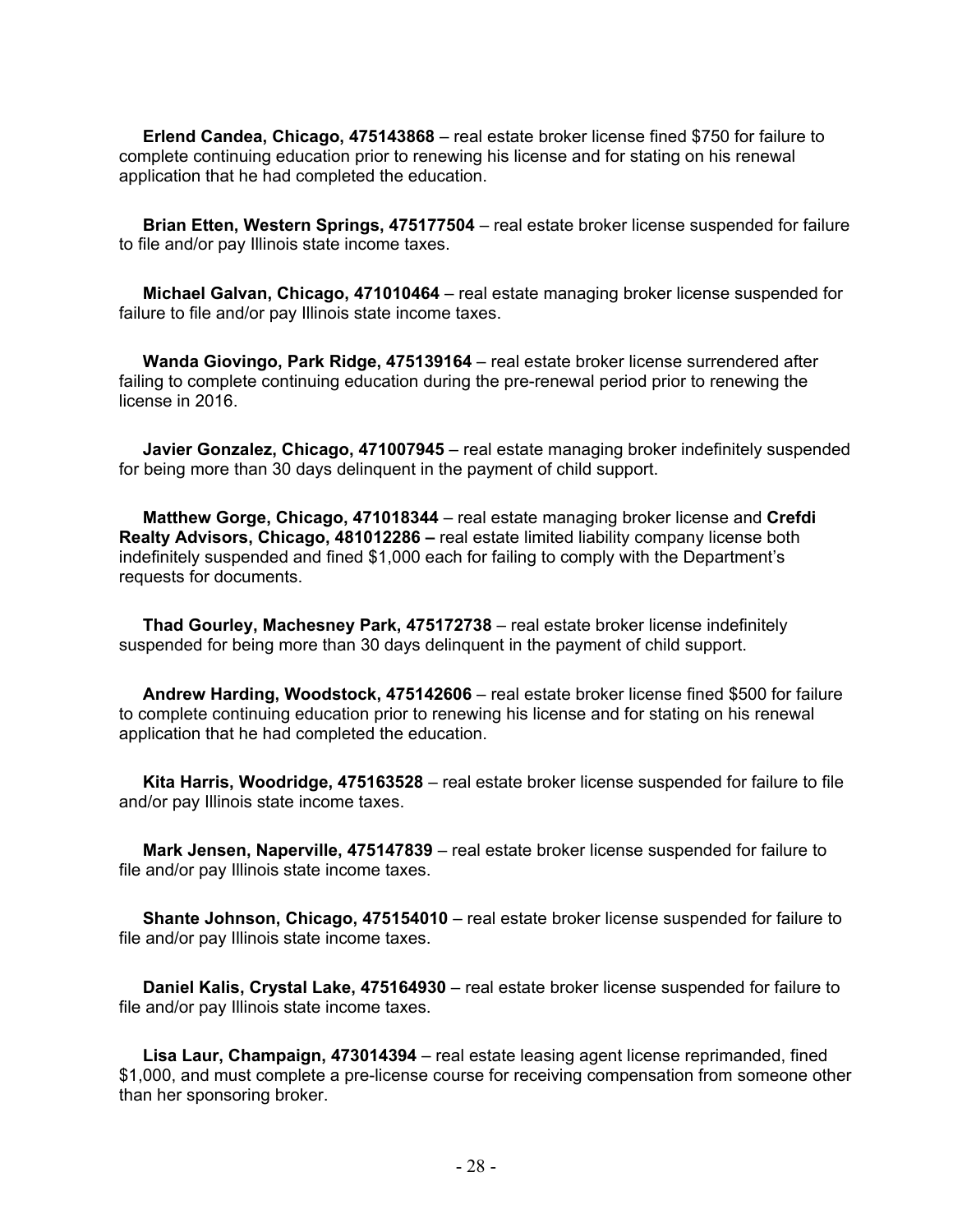**Gregory Livingston, Chicago, 472020111** – real estate leasing agent student license suspended for failure to file and/or pay Illinois state income taxes.

 **Carmen Martinez, Schaumburg, 475135406** – real estate broker license surrendered after failing to complete continuing education during the pre-renewal period prior to renewing the license in 2016.

 **Hasan Merchant, South Barrington, 471007413** – real estate managing broker license and **American Real Estate One Inc, South Barrington, 478026028** – licensed real estate broker corporation license both indefinitely suspended and fined \$2,000 each for failing to comply with the Department's requests for documents.

 **Michael O'Brien, Molena, 475173273** – real estate broker license suspended for failure to file and/or pay Illinois state income taxes.

 **Angelica Pasten, Cicero, 475144936** – real estate broker license fined \$750 for failure to complete continuing education prior to renewing her license and for stating on her renewal application that she had completed the education.

 **Kale Realty LLC, Bolingbrook, 481001001** - licensed real estate limited liability firm license revoked for aiding and abetting the unlicensed practice of one without a license, failing to transfer listing agreements of a terminated sponsored licensee, entering into listing agreements which did not comply with the Act, and failing to properly execute employment agreements; **Nick Patterson, Chicago, 471003119** – real estate managing broker license and **David Bovyn, Bolingbrook, 471018260,** real estate managing broker license both placed on probation for two years and fined \$10,000 each for failing to supervise the licensed activities of those sponsored by Kale Realty when he was the managing broker of Kale Realty, aiding and abetting the unlicensed practice of one without a license, failing to transfer listing agreements of a terminated sponsored licensee, entering into listing agreements which did not comply with the Act, and failing to properly execute employment agreements.

 **Renata Placek, Morton Grove, 475154200** – real estate broke license suspended for failure to file and/or pay Illinois state income taxes.

 **Todd Raufeisen, Davenport IA, 471017861** – real estate managing broker license revoked and fined \$25,000 for being convicted of a felony while holding a real estate managing broker license in the State of Illinois.

 **Timothy Rezek, Downers Grove, 475171522** – real estate broker license reprimanded and fined \$1,000 for receiving compensation for licensed real estate activities from a source other than his sponsoring broker and aided in the unlicensed practice; **Alan Patera Jr., Downers Grove, (unlicensed)** and **RPM Investors Inc., Crest Hill, (unlicensed)** – are both ordered to cease and desist the unlicensed practice of real estate and assessed a civil penalty of \$1,000.

 **Tracy Rowe, Bethany, 471003673** – real estate managing broker license surrendered for failure to comply with Department's request for documents for a brokerage verification report.